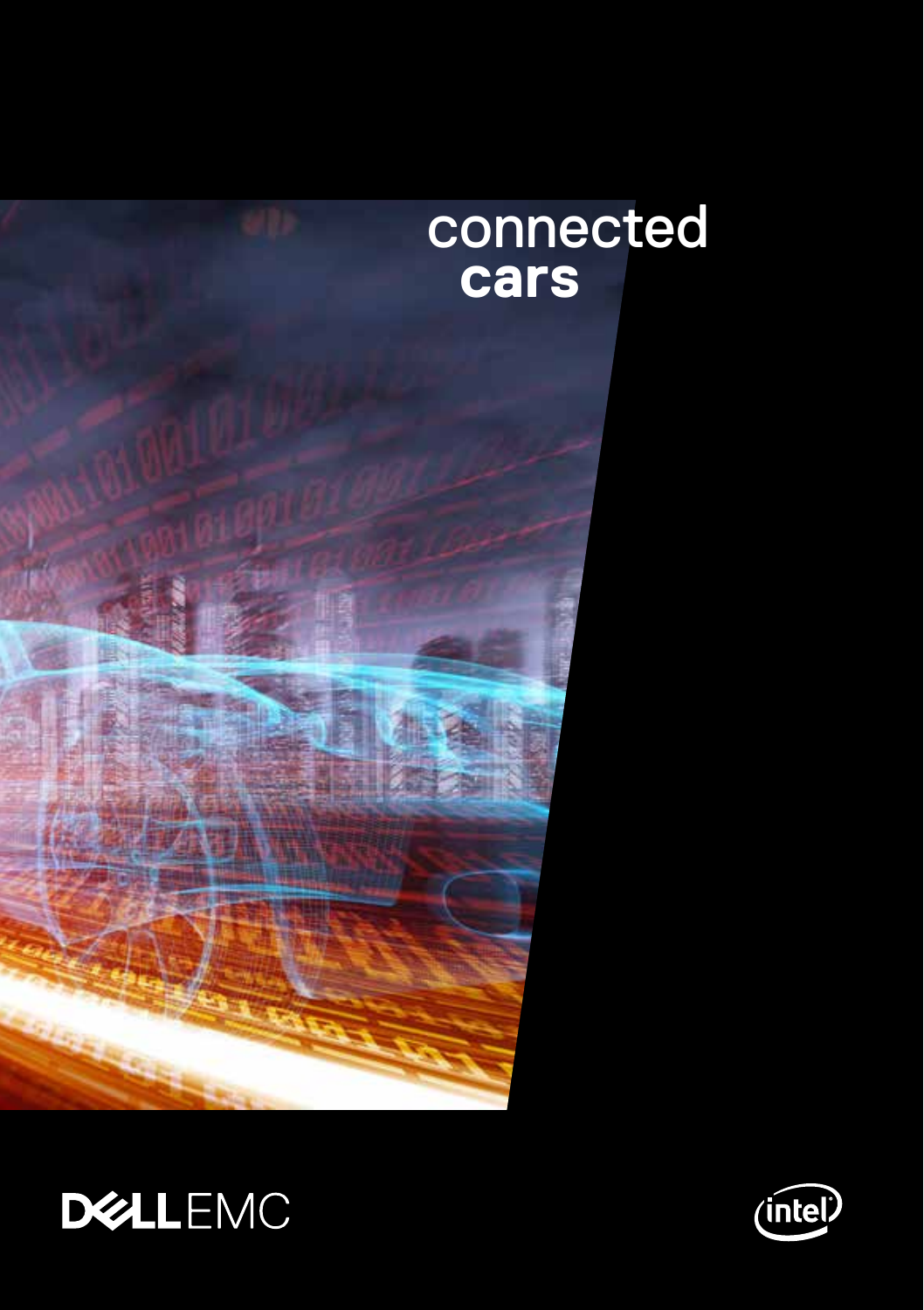Dell EMC, a part of Dell Technologies, enables enterprises to reinvent their business through Digital Transformation.

'No man is an island.' Nor is any system, organization or industry. The CONNECTED series dives into this new reality of 'everything [connected'. It gives you the latest insights on digital transformation.](https://www.dellemc.com/content/dam/uwaem/production-design-assets/en-gb/ConnectedCIO/ConnectedCIO-Printableversion.pdf) 

#### Also available:



| <b>EXECUTIVE SUMMARY</b>                                          | 5  |
|-------------------------------------------------------------------|----|
| <b>CHAPTER 1</b> - Digital transformation in the car industry     | 6  |
| <b>CHAPTER 2</b> - Connectivity across the automotive value chain | 14 |
| <b>CHAPTER 3</b> - Connecting sales, marketing and after-sales    | 22 |
| <b>CHAPTER 4</b> - Back to the future                             |    |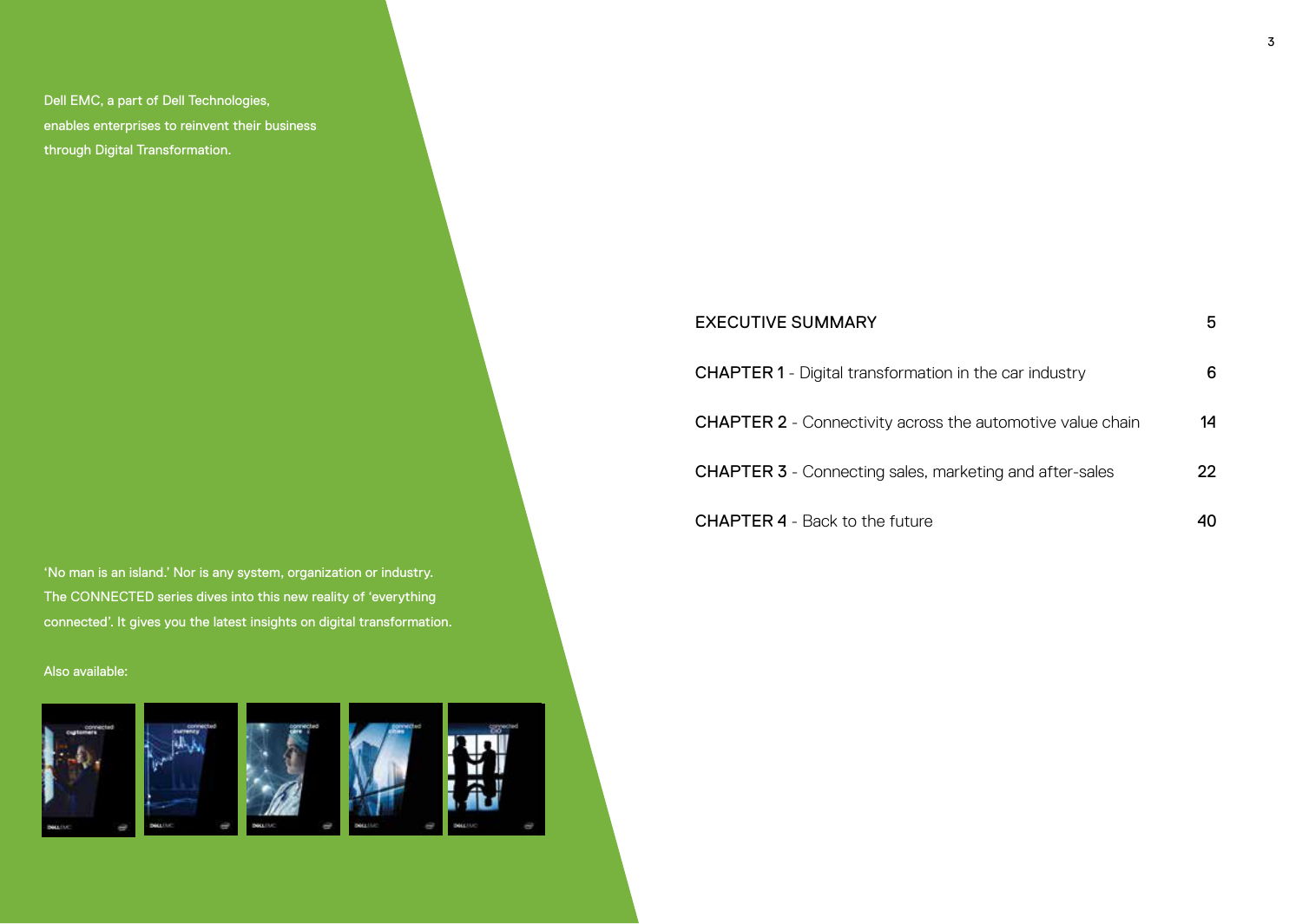

## EXECUTIVE SUMMARY

## The connected car: connected across the automotive lifespan.

Apart from the connected smartphone, the connected car is quickly becoming the biggest generator of connected data for car companies and their customers.

The combination of a connected car and a smartphone generates in-depth and highly valuable insights for all stakeholders across the automotive value chain and lifecycle. This will provide the leverage needed to make the autonomous connected car a reality!

However, at the same time, the connected car will bring with it additional challenges like mobility-as-a-service.

The car industry, coupled with the mobility sector, is facing an extended period of disruptive innovation in many fields.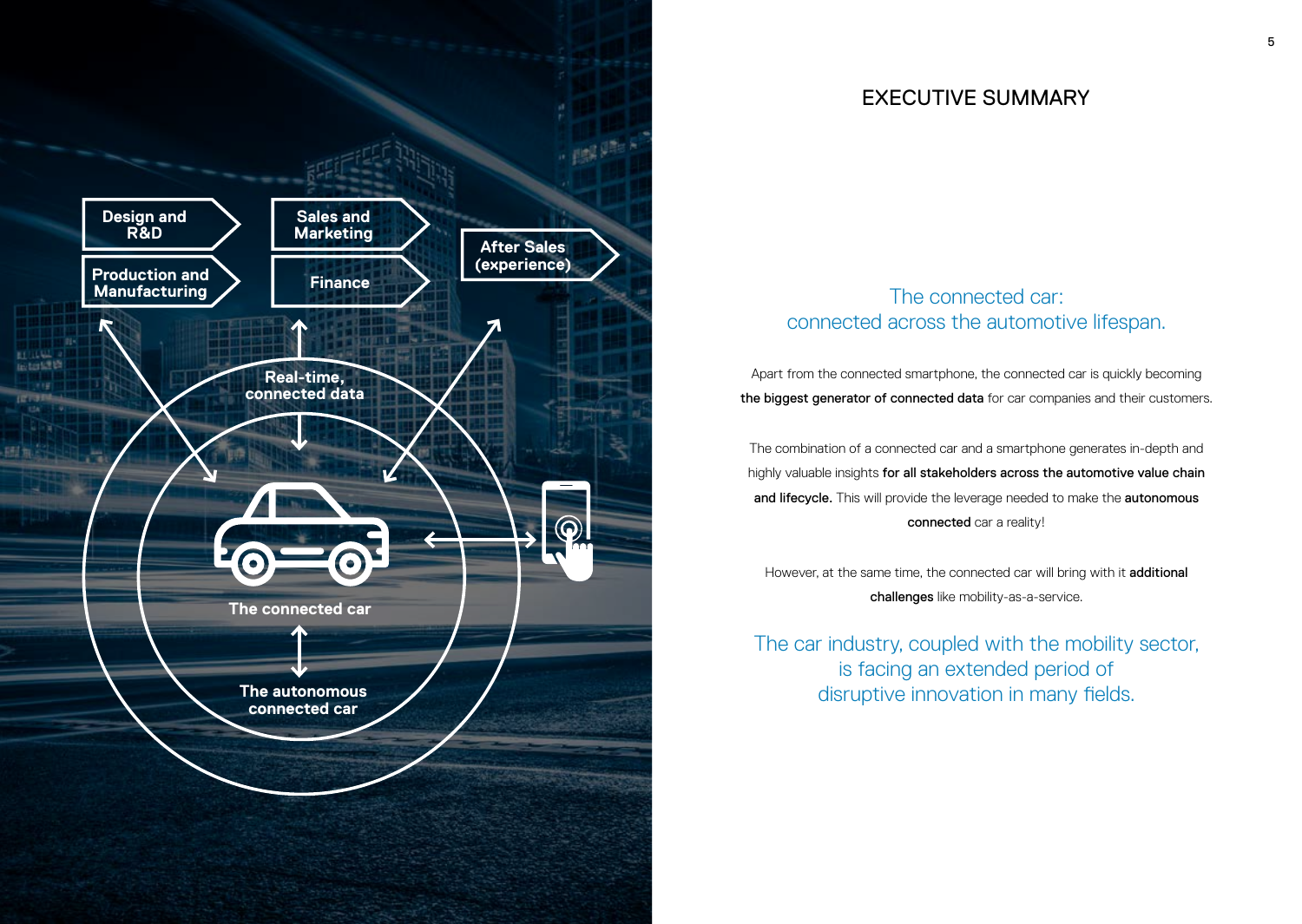

## CHAPTER 1

# Digital transformation in the car industry

Today's car still has its roots firmly planted where the industry began back at the end of the 19th century. Yet the modern vehicle looks very little like its early ancestor. Thanks to on-going digitization, it is increasingly becoming a datacenter on wheels. With the disruptive innovations we are currently seeing, the outlook of the car will change even more.

These changes won't come about just like that. There are many bumps in the road ahead.

#### **THE 4 WAVES OF MANUFACTURING**

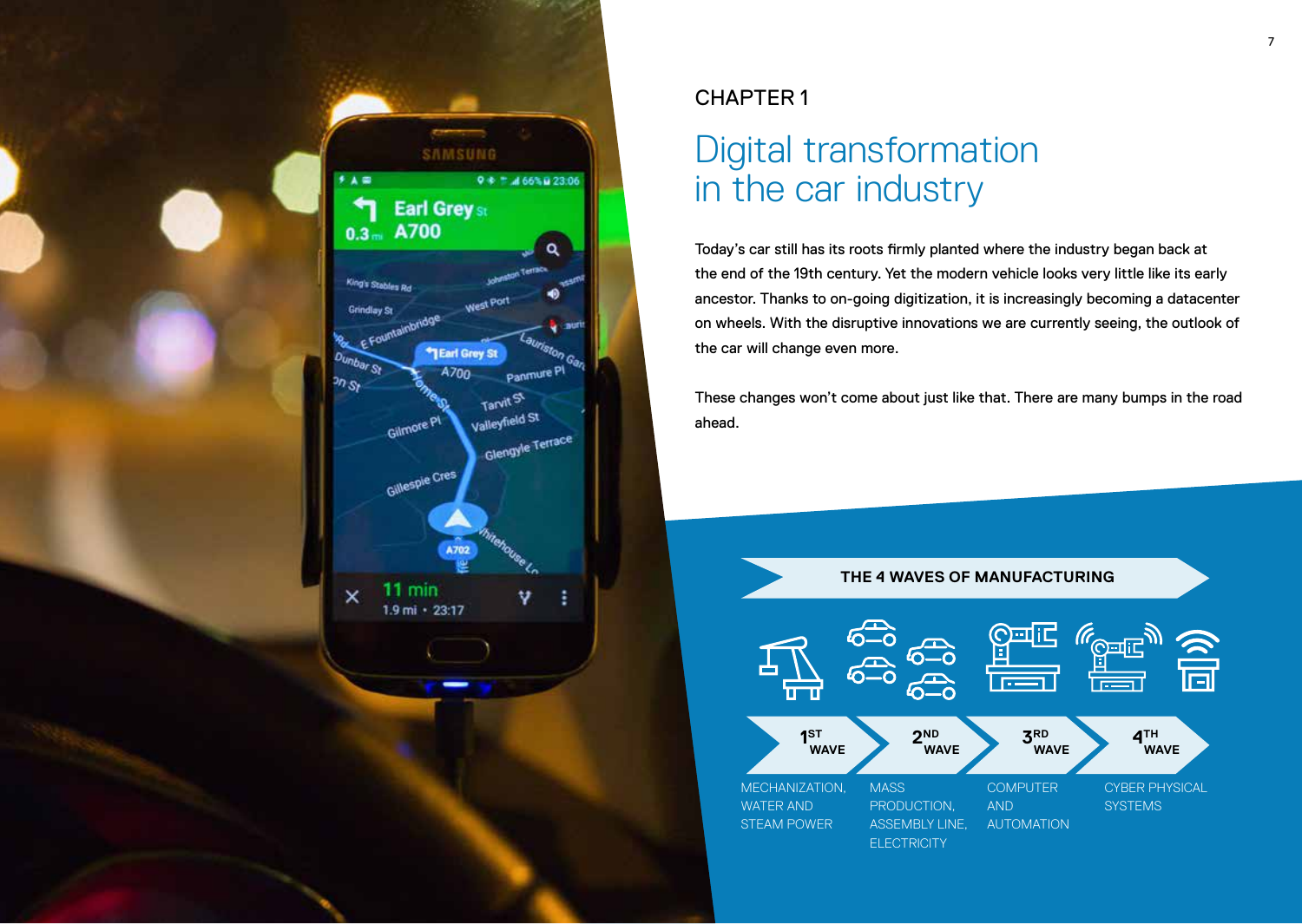The automotive industry is bracing itself for a very challenging future indeed:

- **•** Political volatility
- **•** Disruptive competition
- **•** Changing customer demands
- **•** An avalanche of new technologies
- **•** Demand for eco-sustainability
- **•** Strict compliance, legal and safety requirements
- **•** Mobility-as-a-Service
- **•** From owning to sharing a car

# 1.6%

THE AUTOMOTIVE SECTOR ACCOUNTS FOR AN ESTIMATED 1.6% OF GLOBAL GDP. Source: McKinsey

# billion

BY 2035, THERE WILL BE AROUND 2 BILLION VEHICLES ON OUR ROADS WORLDWIDE.

Source: Green Car Reports

#### **POLITICAL CHALLENGES**

For an industry that is global by nature, world trade agreements are crucial. The recent surge of **protectionism** in some key markets and a new level of political volatility may impact the industry more than before. There is an increased need for original equipment manufacturers (OEMs) to build local partnerships to compete in the market.

#### **ECONOMIC CHALLENGES**

Post 2008, the global economic recovery offers opportunities for auto companies in mature markets and even more so in the developing countries. Yet below the surface, the industry still faces tough challenges. Lower total shareholder returns (TSR) may lead to additional consolidations in the future. Innovative car designers like electric carmaker Faraday Future and Google cars are entering the market while tech start-ups challenge the traditional supplier ecosystem.

Interest in new business models (e.g. car sharing) and new ways of mobility (e.g. Uber) challenge the concept of car ownership.

In time, this may even prove to be a bigger challenge for car manufacturers. Will conspicuous consumption be enough to keep car sales high?

#### **SOCIAL CHALLENGES**

Globally, the social pyramid is changing due to:

- **•** Ageing populations
- **•** An increasing number of people now living in cities.

Inner cities continue to tax car usage, yet where public transport is lacking, car ownership remains a necessary part of life. In the meantime, the consumer is increasingly interested in more eco-friendly cars. The share of hybrid and electric cars continues to grow be it slower than previously desired or predicted. At the same time, the **middle class** in many developed nations is declining as the wealth gap continues to widen. This will further impact the type of cars desired by the market.

## As more people live and work in the city, the need to own a car reduces.

This is particularly a trend with Millennials and Generation Z.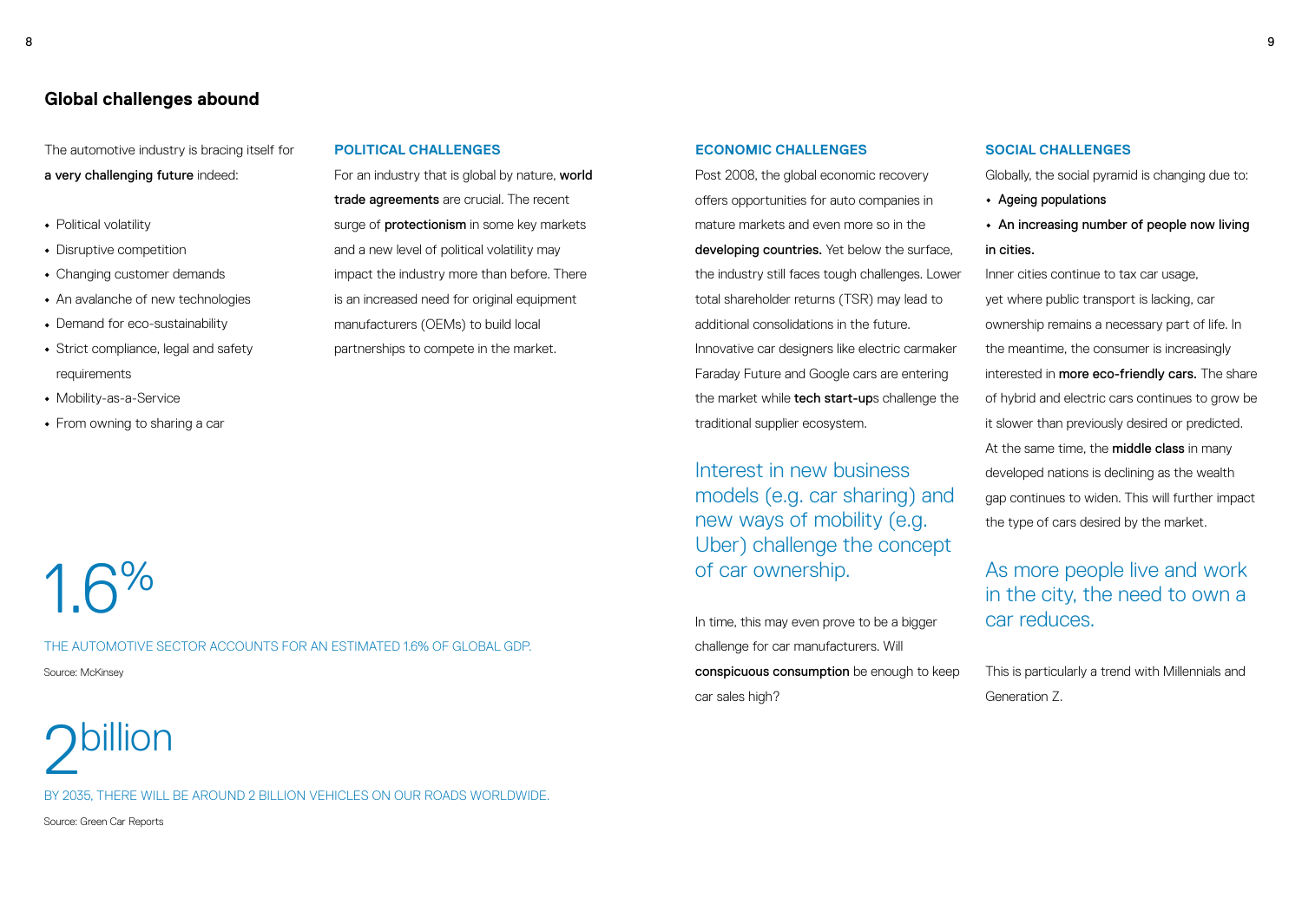#### **TECHNOLOGICAL CHALLENGES**

The car industry is on the brink of a new wave of innovation unseen since its inception.

- **•** Hybrid and electric cars
- **•** Faster product cycles & deployments
- **•** Autonomous cars
- **•** New (e-commerce) sales models
- **•** In-car app stores
- Increased digitization throughout the product life cycle
- **•** Continuous mobile connectivity and data stream inputs

This progress comes with additional challenges too.

- **•** Consider safety and cyber security: car hacking may very well become a new phenomenon.
- **•** In the case of hybrid/electric cars, there is the challenge of **battery life** and the infrastructure to support scale and wider usage.

#### **ENVIRONMENTAL CHALLENGES**

Sustainability and the automotive industry have yet to become a match made in heaven. Just consider the recent in-car software and emissions compliance issues. But global warming (and the subsequent legal measures) and declining oil reserves aren't going away. Emission standards continue to be lowered throughout the world as determined by the Paris Agreement. Car manufacturers that want to maintain market

access have to follow suit and need insights to effectively manage this.

While policies change over time, the overall direction stills seems to be heading clearly towards a more sustainable future.

#### **LEGAL CHALLENGES**

The relationship between the industry and governments continues to be close. Many efforts, like improved safety and visibility in traffic and better air quality for citizens, were often initiated by the industry with governments needing to keep up. These steps result in mandatory regulations to the benefit of all, see for example the European Union's eCall directive.

In turn, as **transparency** continues to gain importance for consumers and governments, companies are forced to increase the time and resources they spend on documenting the origin of the different components throughout the supply chain.

#### **HELP IS UNDERWAY**

*i*

As of April 2018, every new car sold in the European Union must have the eCall system installed. In case of an accident, eCall automatically sends data to the 112 emergency number. The data that is sent can be the type of vehicle, fuel used, time of accident and location. As such, emergency services can respond to the incident more quickly and appropriately, and reduce the severity of injuries and the number of deaths on Europe's roads. With eCall, emergency response times could speed up by 40% in urban areas and by 50% in rural areas.



# 95million

THE NUMBER OF CARS PRODUCED WORLDWIDE IN 2016. A 55% INCREASE SINCE CRISIS YEAR 2009. Source: Oica.net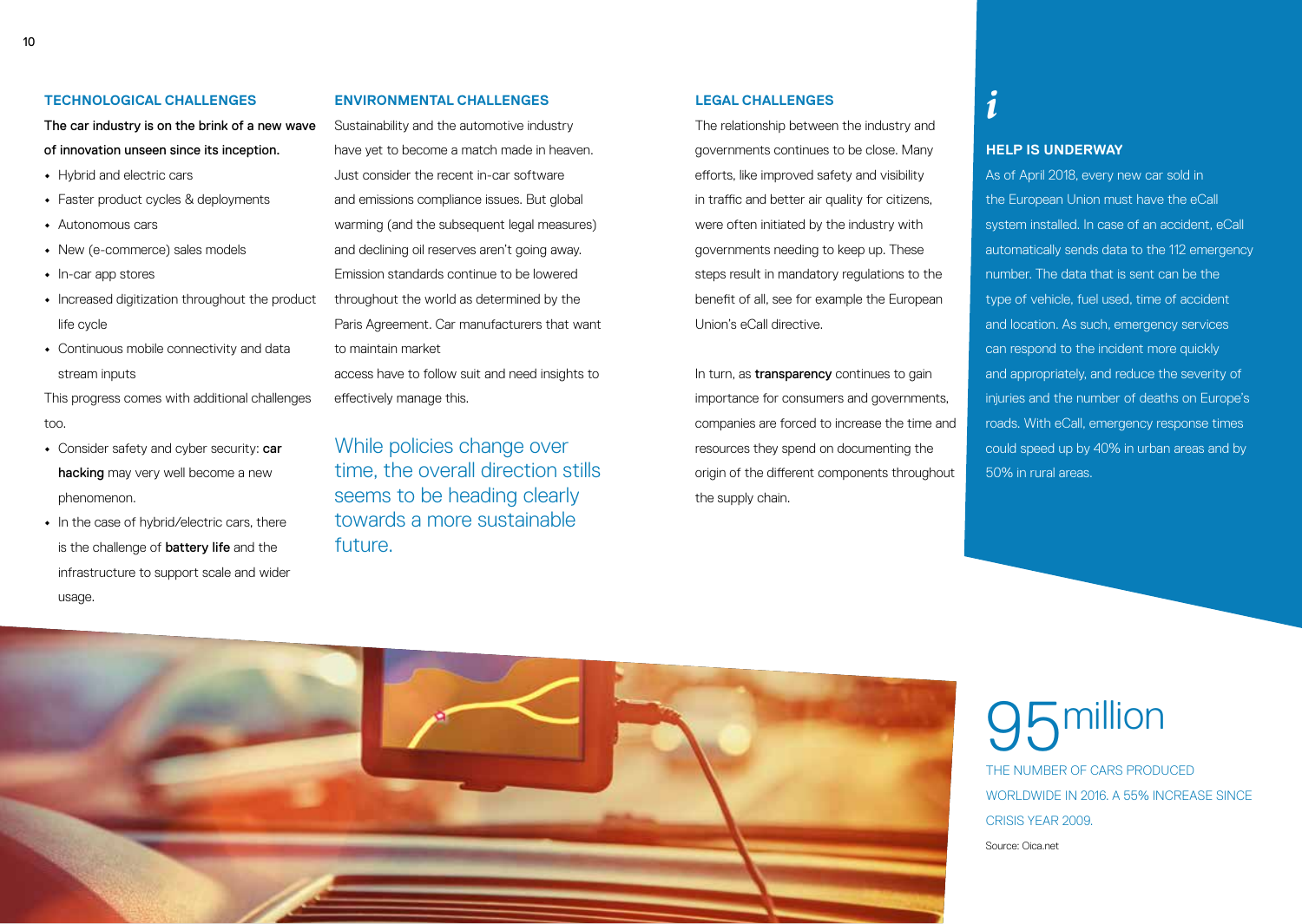#### *i* **DELLEMC**

## **MIKUNI AND BMW USE DELL EMC TO FUEL THEIR SUCCESS**

IT is the bedrock of many automotive companies, right from the start. To let designs hit the ground running, the industry cannot afford hardware and infrastructure solutions that are too slow to keep up with the heavy demands for scalability and speed. At the same time, car manufacturers' IT teams can offer more added value if they are not bogged down in routine maintenance tasks.

Dell EMC offers both on-premise and cloud solutions to this challenge. Japanese engine designer Mikuni, for instance, noted a 20% performance uptick thanks to implementing the Dell Precision Tower workstations to run its CAD applications for next-generation, fuelefficient engines.

Famous German car maker BMW, on the other hand, moved to the cloud with a host of Dell EMC solutions, reporting a significant drop in IT costs and enjoying the advantages of tailor-made user personas and high scalability in storage capacities.



*"The growing number of sensors in cars and the technology evolution towards higher resolutions of data types like video, radar and lidar result in challenges for traditional data management approaches."* 

Dr. Stefan Radtke CTO EMEA Unstructured Data and Analytics Dell EMC

### **KEY TAKEAWAYS ON DIGITAL TRANSFORMATION IN THE CAR INDUSTRY**

- **•** The industry is facing an unprecedented wave of innovation
- **•** But technology is just one part of the story
- **•** Political, social, economic, environmental and legal challenges are heavily impacting the car industry as well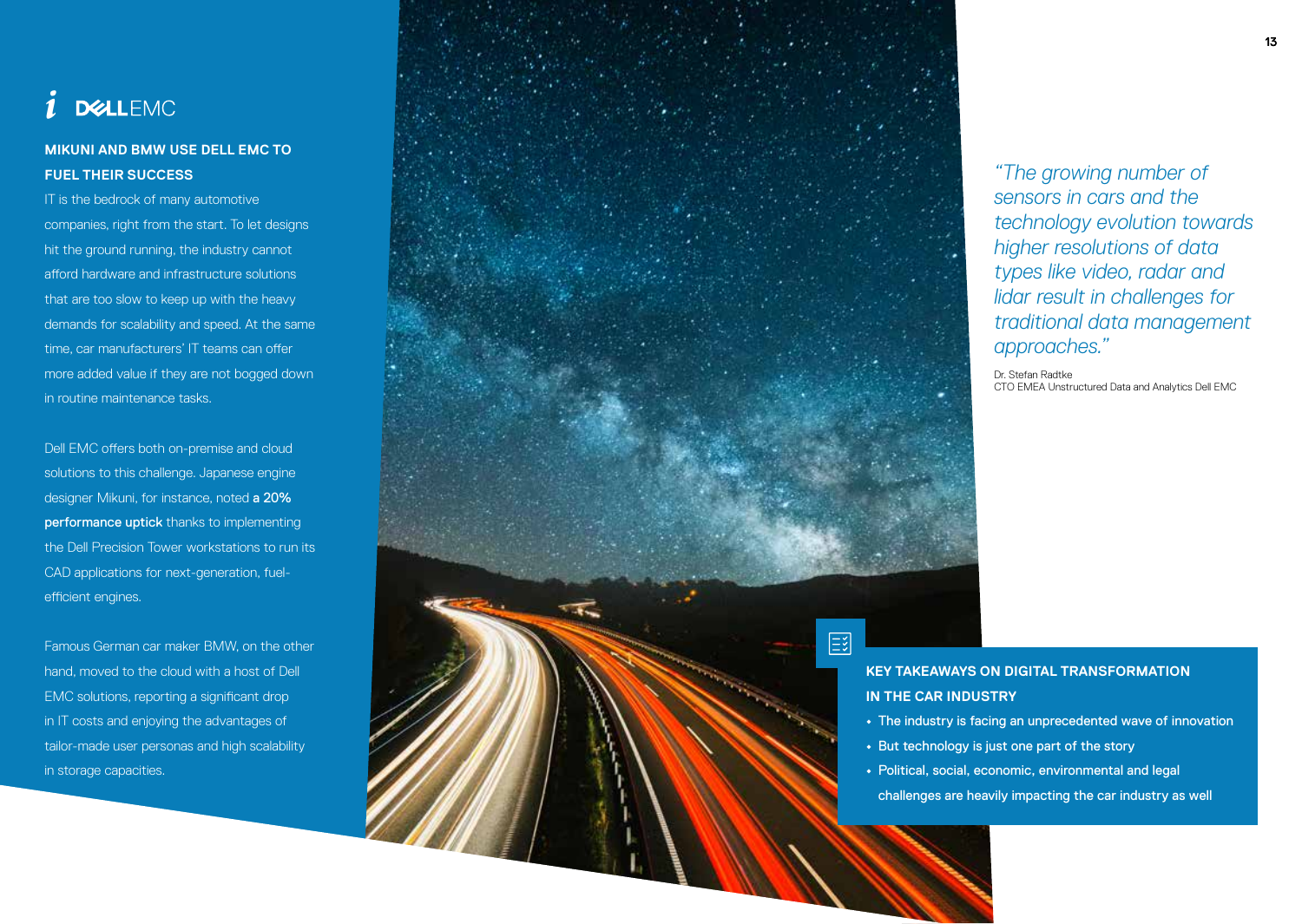

## CHAPTER 2

# Connectivity across the automotive value chain

The car is not the only thing being digitized. Vehicle production is transforming from an innovation standpoint. Robotized smart factories are dramatically changing the nature of manufacturing jobs. Software, sensor analytics and Artificial Intelligence (AI) have transformed the factory floor by removing mundane and routine assembly line work. In principle, all routine work that can be digitized will be.

## *"Any job that's even slightly routine is disappearing from the U.S. But this doesn't mean we are left with fewer jobs. It means only that we have fewer routine jobs."*

Robert Reich Professor and former Secretary of Labor for President Clinton

*"For the first time, manufacturers have the ability to collect and mine massive amounts of data for real-time insights into product design and performance and give customers the products they want."*

Source: CSC – How To Survive In The Era Of Orchestrated Manufacturing – A Report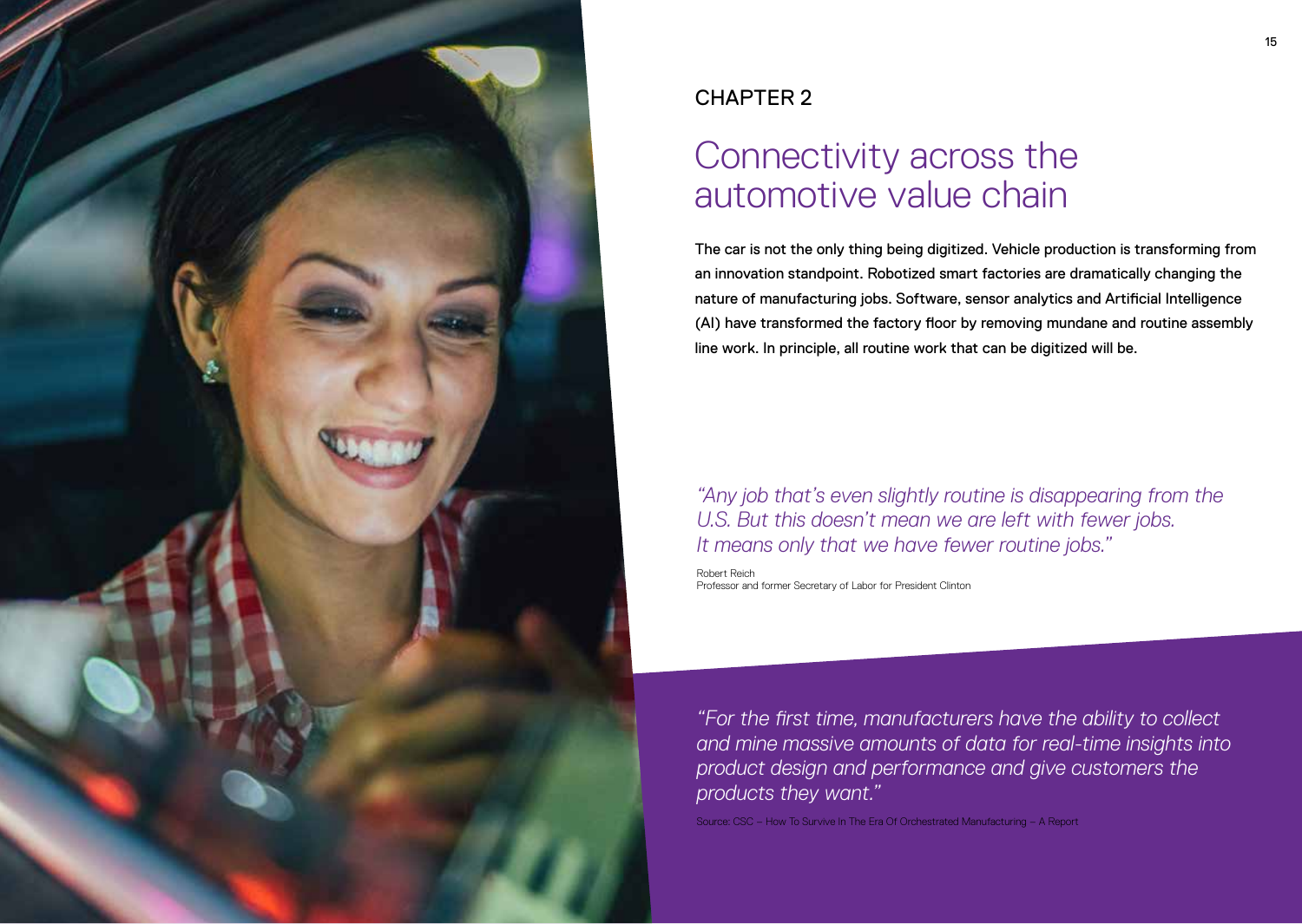The top challenges the industry faces when it comes to supply chain are:

- **1** Aligning operations to real-time fluctuations in customer demand
- **2** Supplier performance in terms of risk, reliability and quality
- **3** Ensuring sufficient supplier capacity to meet demand
- **4** Lack of information and material visibility across the extended supply chain

Ongoing globalization has made all of this only more challenging. A dramatic example came with the March 2011 earthquake and tsunami in Japan. This caused the shutdown of a Japanese supplier that was the only global producer of a pigment used in a type of paint. Because of this instance, major automotive OEMs had to restrict a specific color of vehicles for a period of time.

At the same time, the global scope of the automotive supply chain has also highlighted the importance of well-documented provenance of all the materials used in a car. Legislation in different countries has become more stringent in response to conflicts around the globe.

Car manufacturers and their suppliers are now expected to lead in Corporate Social Responsibility and provide a 'responsible' end-product from a social, human and environmental point of view. Labor conditions, human rights, business ethics and the environmental footprint are now under constant scrutiny throughout the entire chain. This too is pushing the agenda for a completely open and transparent supply chain cycle.

### **Supply chain collaboration**

Connectivity doesn't just begin within the factory walls. It already comes into play well before the actual production begins. Advanced supply chain analytics steer the industry away from reactive management models. The challenge is to combine data from many different suppliers into one unified view, as the focus shifts from internal cross-functional sharing of data towards cross-value chain sharing.

## There's no more room for silo-thinking or acting.

All stakeholders throughout the complete supply chain – suppliers, procurement, and operations – must open up their data. The outcome will be a fact-based value chain that is open and visible and in which all can pro-actively adjust their operations to changing market and demand situations.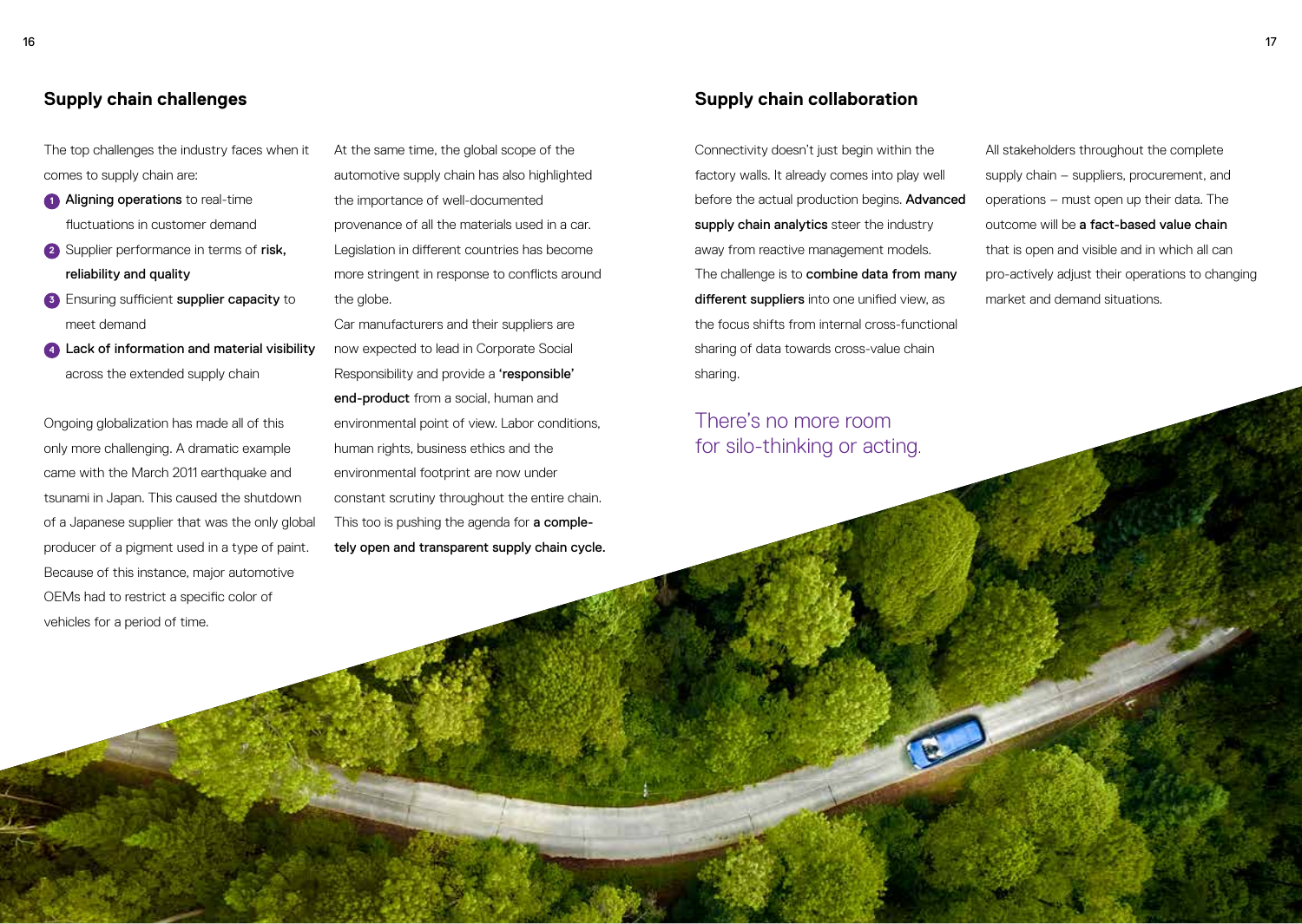## **Industry 4.0**

Industry 4.0 takes digitization in manufacturing to the next level. The unifying elements are automation and data exchange. But underneath this is a wide variety of trends and technical disruptions that, together, make up the smart factory of tomorrow:

- **•** Advanced robots can work alongside humans without endangering them while they can also handle a much wider variety of more refined tasks. Robots also become leaner, making them easier to set up and move around. This greatly reduces the time and money needed to reconfigure factory floors and production processes.
- **•** Cyber-Physical Systems (CPS) combine and intertwine physical and software components. By gaining a more holistic overview of what happens throughout a production process, different components of the system can interact differently, depending on the context. As such, smarter use of resources can be realized. Machine-to-Machine (M2M) communication is crucial here.
- **•** Human-machine interaction (HMI) comprises of different types of interfaces that let humans connect with machines (e.g. through touch interfaces or augmented reality via smart or VR glasses). This is how production can be monitored more closely, changing production demands can be met more rapidly and overall diagnostics and alerts can be improved. But also for training and overall assistance on the job, these interfaces can be a great help (e.g. what type of bolt needs to go where exactly). An increasing number of modern day laborers work around the shop floor with a tablet or likewise touch device.
- **•** 3-D printing and rapid prototyping can reduce time to market. Local Motors, which builds cars almost entirely through 3-D printing in its 'mini factories', can build a new model from scratch in a year. The industry average is six years. In addition, large car manufacturers like Vauxhall and GM already include these technologies into their assembly lines to increase efficiency and speed up production.
- **•** Virtual Factory (VF) platforms create virtual simulations that help:
	- **<sup>1</sup>** Replicate real life scenarios in order to come up with suitable solutions quickly,
	- **2** Design and implement new products or production lines in a speedy and cost effective manner.

The extremely high cost of setting up pilot plants or testing new production facilities is replaced by virtualization. As such, decision-making throughout the complete product lifecycle is greatly improved.

**•** Big Data and advanced analytics help operation managers and others plough through historical data, identify possible patterns and relationships between discrete process steps and use the insights to optimize production. As companies become smarter at this, they tend to move from descriptive over predictive to prescriptive data models. This is fuelled by an ever-increasing abundance of real-time shop-floor data and effective statistical models. As more advanced analytics become available to a wider

group of employees across companies, the need for custom reporting by data scientists is reduced.

**Machine Learning brings greater** predictive accuracy to every phase of the production process. It is used to improve yield rates at various levels and continuously improves preventative and Maintenance, Repair, and Overhaul (MRO) performance.

In summary, the **ultimate smart factory** is filled with networked machines that create an intuitive ecosystem capable of predicting potential issues upfront. In parallel, it becomes smarter through machine learning, autocorrects thanks to AI and automates logistics planning that addresses unexpected changes in production.

THE FORECASTED TOTAL ECONOMIC VALUE ADDED BY IOT ACROSS INDUSTRIES IN 2020. Source: Gartner

trillion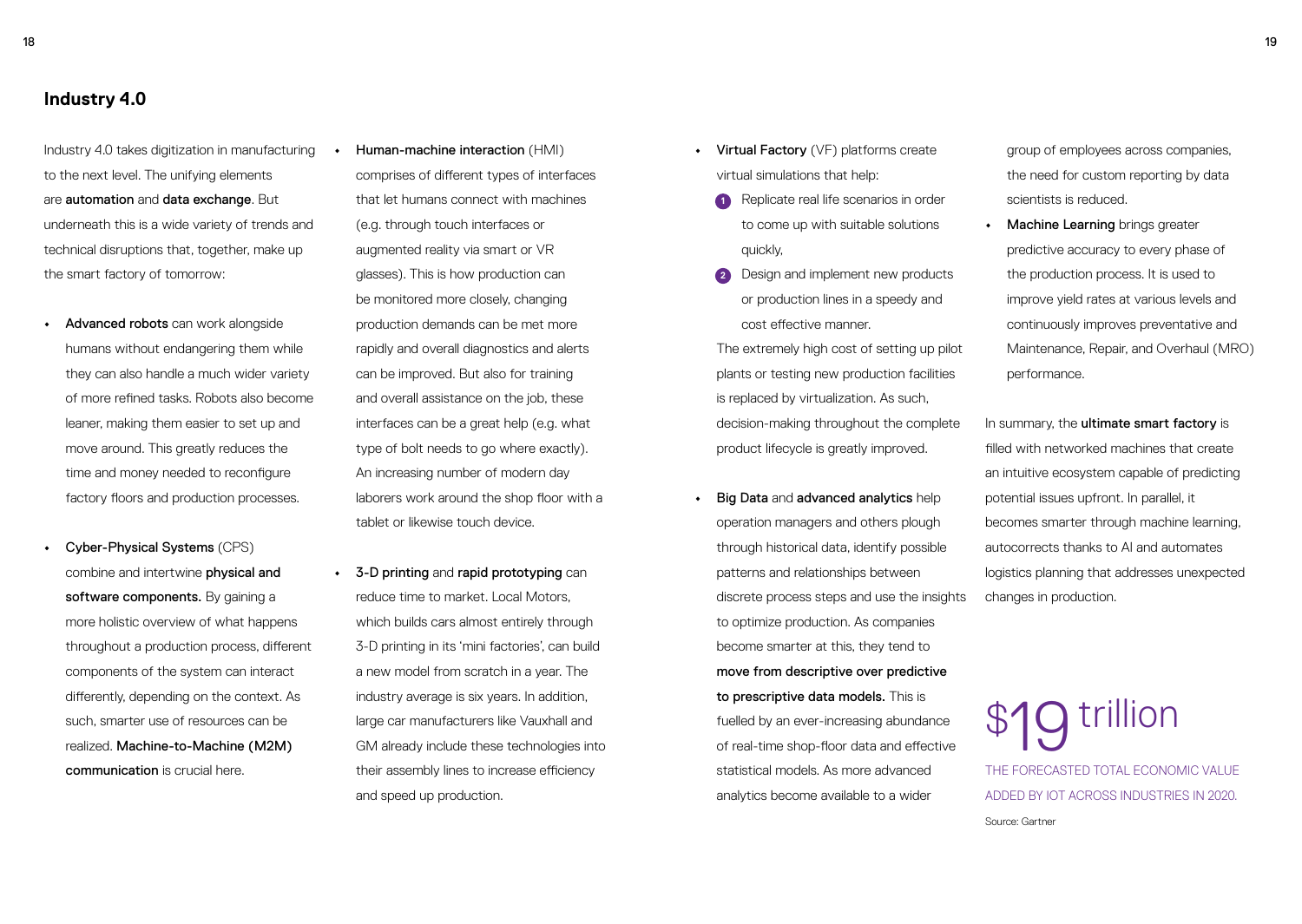## **DEALLEMC**

**A CLOSER LOOK – DELL EMC CUSTOMER CASE GEARING UP FOR DATA DRIVEN AUTOMOBILE MANUFACTURING AT NISSAN MOTOR COMPANY**

**1** The situation - Nissan Motor Company wanted to enhance automobile production at one of its major factories in Japan thanks to cutting-edge IT hardware. The goal is also that this Tochigi plant serves as the 'mother plant' for Nissan Motor, which means that when Nissan opens a new plant outside of Japan, the procedures and processes developed and implemented at the Tochigi plant will be transferred into this new location overseas.

**2** The challenge - To achieve efficient work procedures and maintain the high standards of quality while controlling costs, reliability of IT hardware was an absolute must. The existing file server was struggling to cope with increasing volumes of data, and backup processes were taking an increasing amount of time.

**<sup>3</sup>** The approach - Nissan considered three vendors and scored Dell highly in terms of rapid data backup times and price / performance. The manufacturing and engineering departments of the Tochigi Plant chose Dell PowerEdge R720 Servers and Dell Storage PS6210X arrays and based their solution on Dell DR4100 Backup Appliances running NetVault Backup software.

#### **<sup>4</sup>** The result

- **•** Storage capacity was increased to 40TB (20 times more).
- **•** Backups can be retained for three months before archiving without worrying about available capacity.
- **•** Backup time was reduced from 30 to 8 hours.
- **•** Maintenance costs were lowered because of the reduced number of physical servers and thanks to VMware virtual server infrastructure.
- **•** Nissan is ready to launch new programs to use big data for efficiency in manufacturing.

# $-40%$



PICKERS AT LOGISTICS COMPANY KNAPP AG WEAR A HEADSET WITH AN AUGMENTED REALITY SEE-THROUGH DISPLAY. THIS HELPS THEM TO FIND THE RIGHT ITEM MORE QUICKLY WHILE AN INTEGRATED CAMERA KEEPS TRACK OF REAL-TIME STOCK. AS SUCH, ERROR RATES WENT DOWN BY 40%. Source: McKinsey

 $\Xi\zeta$ 

#### **KEY TAKEAWAYS ON CONNECTIVITY THROUGHOUT**

- **•** The automotive industry is digitizing throughout, but much remains to be done
- **•** Industry 4.0 is taking car manufacturers to the next level
- **•** Yet the data dots need to be connected well before production begins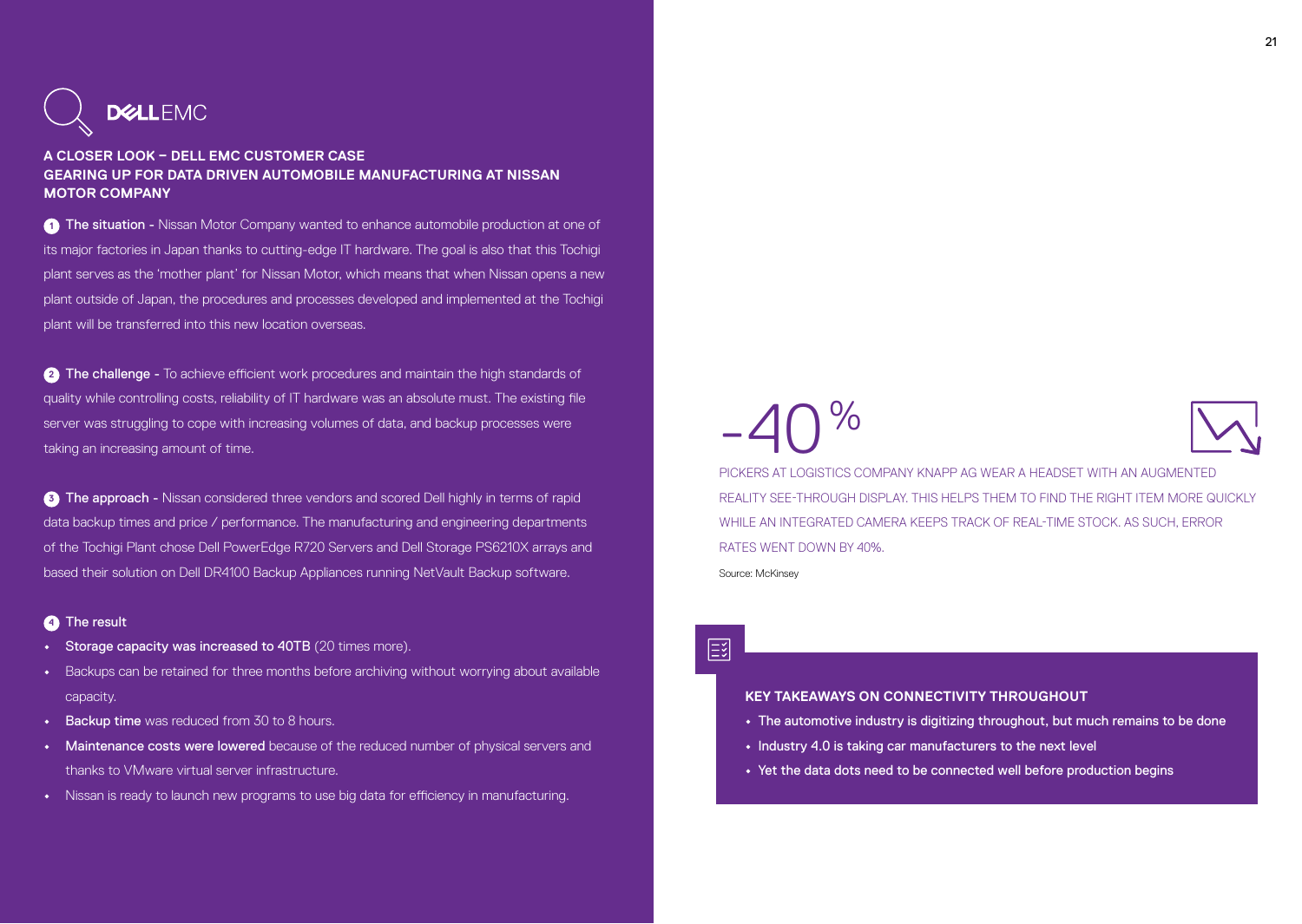

## CHAPTER 3

## Connecting sales, marketing and after-sales

The importance of connectivity throughout the automotive buying cycle is increasing in a competitive and crowded car industry.

This puts additional pressure on slim profit margins and emphasizes the importance of generating and nurturing new business models. The 'always connected customer' expects an equally connected experience. Not just pre- but post-sales as well.

> *"Consumers have evolved into wanting a more personalized and self-centered experience. To be treated as a segment of one."*

> > Source: Capgemini Consulting CARS ONLINE 2015 - The Selfie Experience - The evolving behavior of the connected customer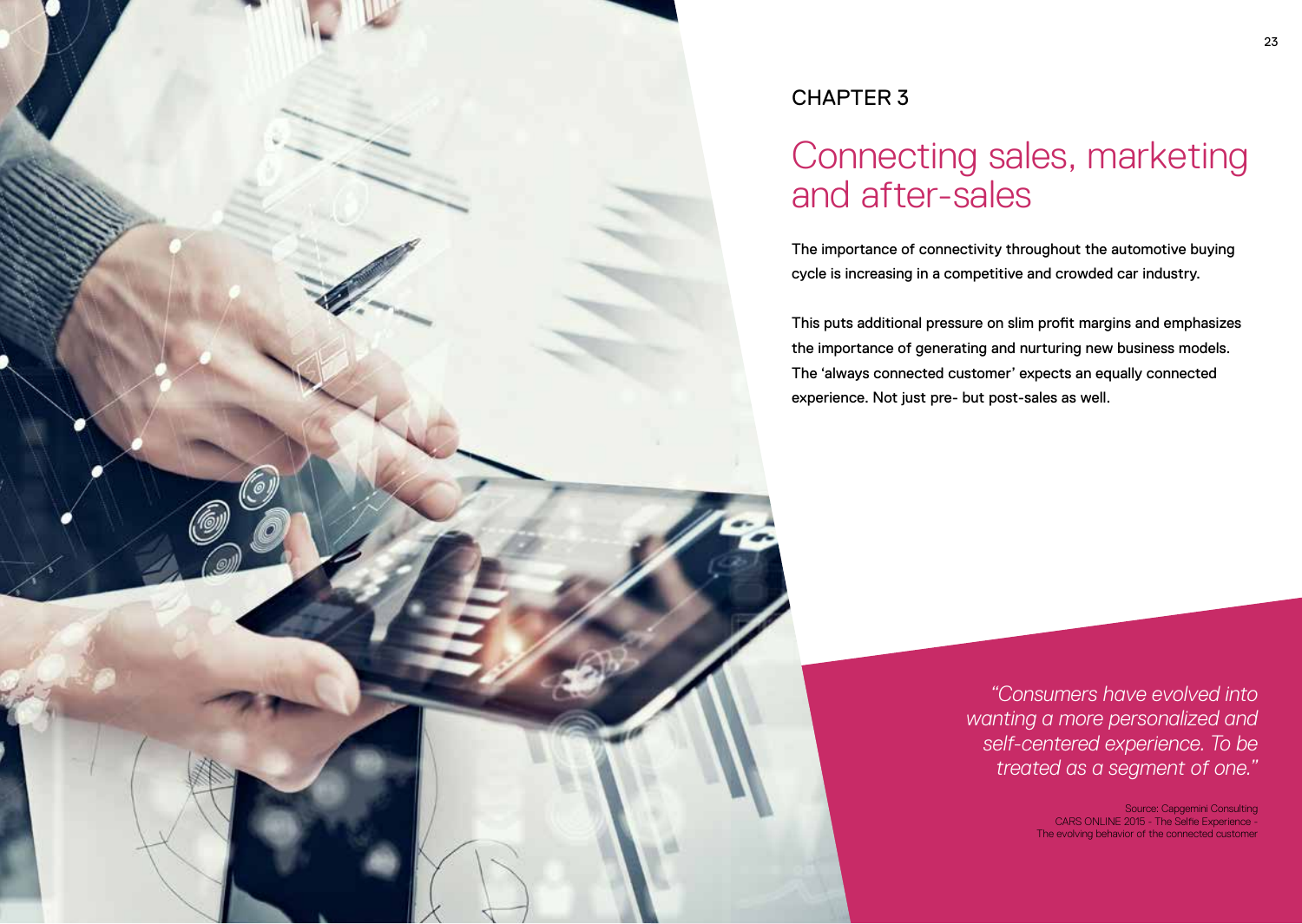## **The 360° customer view**

The connected customer expects a connected experience and car manufacturers are very well placed to create that 360° view of the customer:

- **•** By connecting the many different touchpoints throughout the complete buying cycle.
- **•** By analyzing not just each individual's actions, but also gaining in-depth understanding of typical customer behavior across all prospects and customers.

This new depth of technological expertise also changes the automotive ecosystem. Manufacturers have a long history of collaborating across company borders, as it has become completely impossible to do everything in house. The car industry now has to manage a wider, more complex ecosystem of diverse partners in order to meet the everexpanding needs of customers. R&D efforts as well as manufacturing platforms are expected to integrate and be collaboratively shared instead of owned.

As such, Big Data analytics that car manufacturers can develop extend not only to their own marketing, sales and product development knowledge base. They can also put it to good use with their partners and OEMs throughout the product and sales life cycle.

*"The possible 'Amazonification' of automotive sales raises both challenges and opportunities for the industry."*

Source: Capgemini Consulting, Automotive Online Sales: The direct route to the customer. Cars Online Trend Study, November 2016

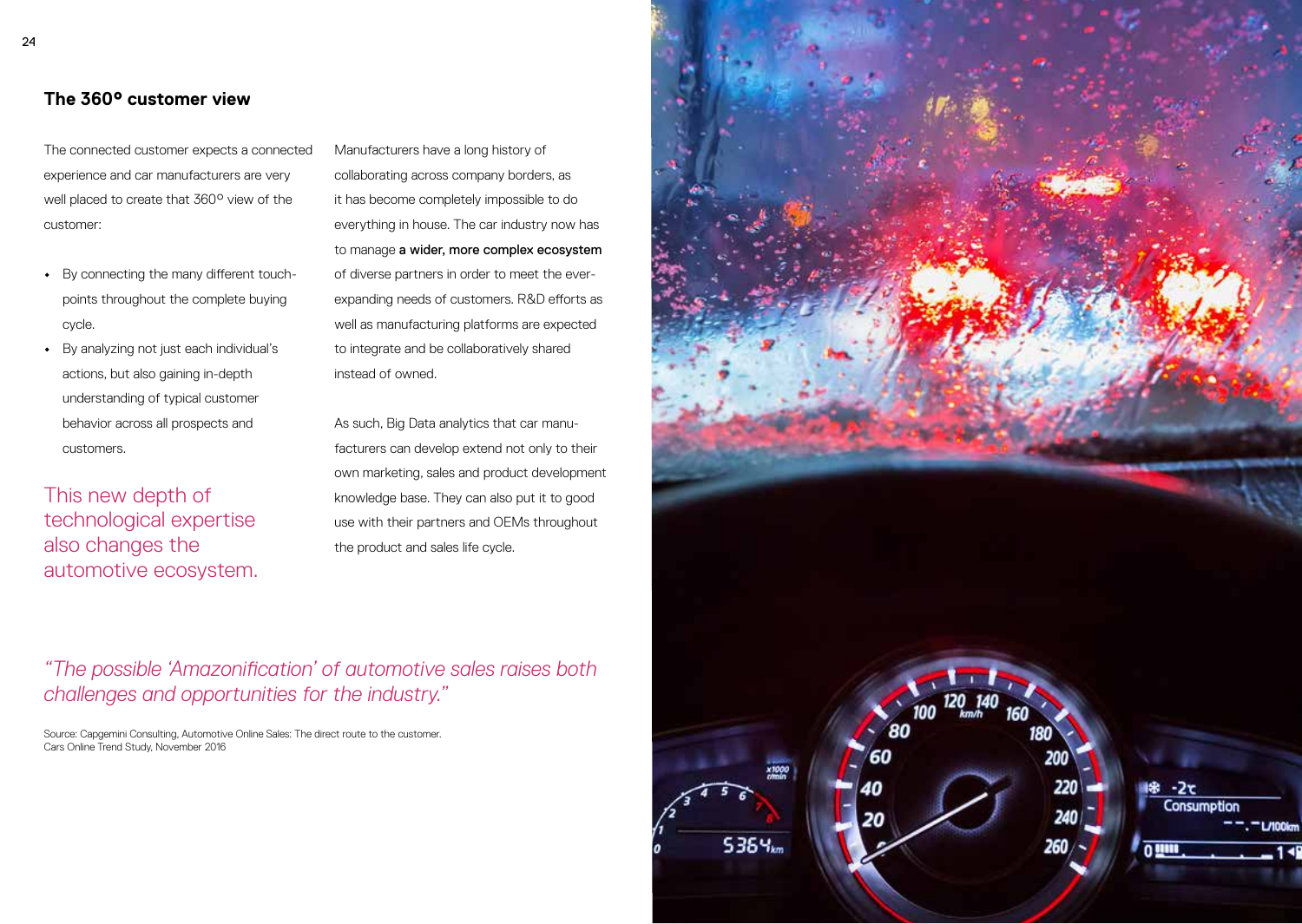#### **THE CONNECTED CUSTOMER**

... expects the same experience across all products and services. The level of what is considered a 'standardized experience' continues to soar, fuelled by a digital experience across a wide variety of other industries. The connected customer is hyper- aware and expects a hyperpersonalised experience. Customers already gather the larger part of their information online but they are also more open to buying cars online. Car manufacturers who are serious about e-commerce can tackle these issues by extending the different means of getting in contact with them. For example, by enabling options like live chat, also outside of regular business hours, or becoming an active participant in social media discussions.



#### **THE ONLINE EXPERIENCE**

... drives a large part of the purchase decision. By providing personalized web pages, enabling live chat sessions with knowledgeable service staff, remembering preferences and taking these along a wide variety of channels and devices, the connected customer can be nudged further into the sales funnel.



#### **THE CAR MANUFACTURER**

... is well placed to capture as much data as possible from various sources to create the right type of omni-channel experience for its customers. By creating a nuanced 360° customer view, the right type of consistent messaging can be cascaded to stakeholders in the sales funnel. Car manufacturers that embrace digitization and e-commerce have to clearly define the role and relationship with their dealership network. Especially with an **aftersales market** that is crucial to the overall profit margin. Maintaining a win-win-win relationship between **OEM.** dealer and customer is likely to remain crucial for the forseeable future.

 $CABC$ 

#### **THE CAR DEALER**

... captures and understands preferences of customers when (and preferably even before) they enter the showroom. By combining all the customer data available (e.g. from the car manufacturer), the connected customer can gain time with the latest technologies (e.g. virtual reality), while receiving a highly personalized experience. For the car dealer, emphasis will continue to shift from passing on information to providing customer experiences that are difficult to reproduce digitally (e.g. test drives).



#### **THE FINANCIAL EQUATION**

For many consumers, buying a car is the second largest purchase in their lives (after buying a house). Making pricing easy to understand and adding attractive financing schemes greatly help customers gain a full understanding of the financial picture and enable increased sales for the car company.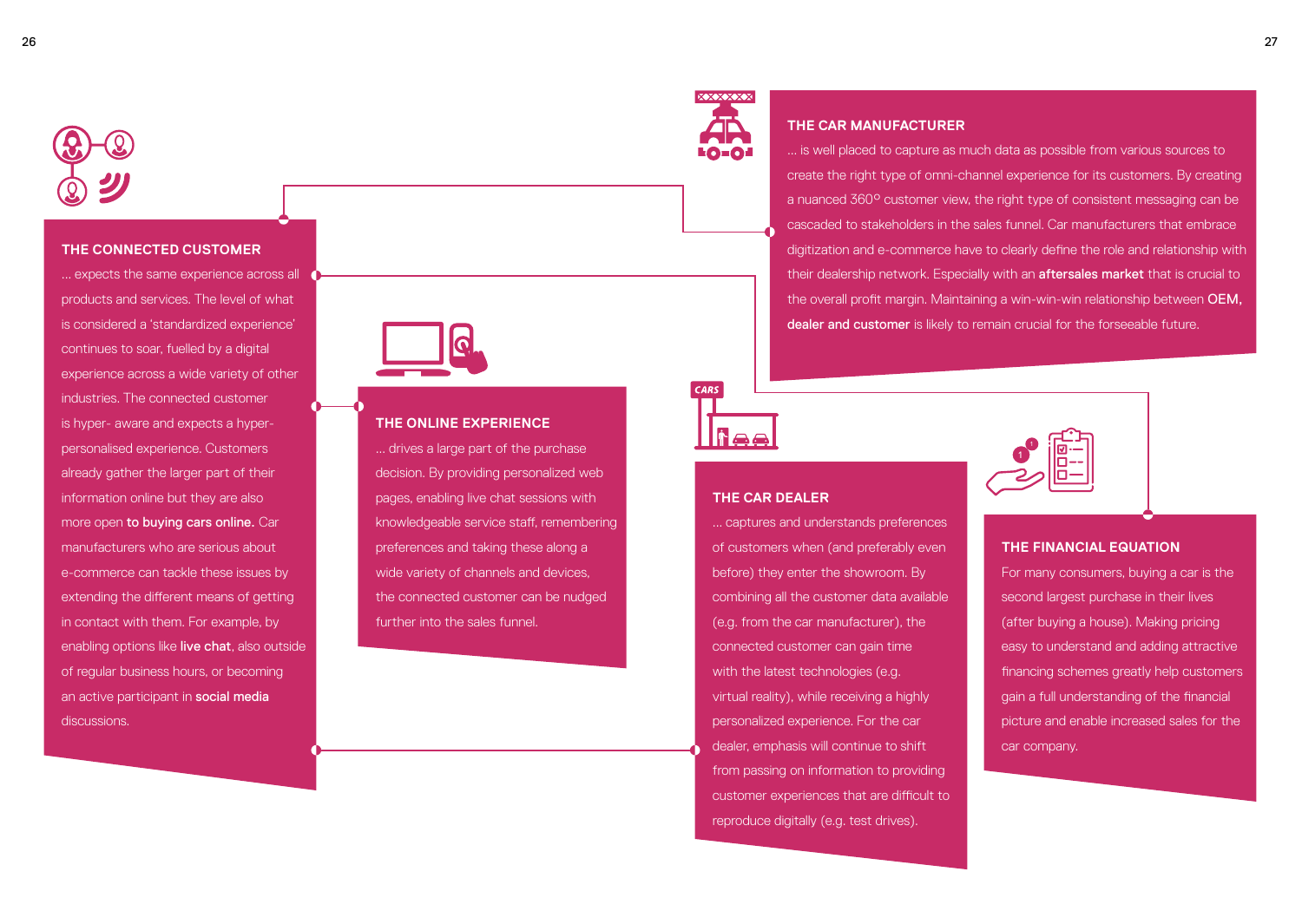## *i*

### **EXPERIENCE YOUR NEW CAR THROUGH VIRTUAL REALITY**

Jaguar Land Rover wanted the launch of its newest electric model I-PACE to be as unique as the car itself. There was, however, only one physical model available. Through the combined efforts of creative agency Imagination, VR headset producer HTC, Dell EMC and Jaguar Land Rover, a virtual reality setup was developed. As such, automotive journalists could experience the new car simultaneously in Hollywood as well as London, By using 114 machines for the one-day event, it was possible to show 90 frames per second and generate a virtual reality experience beyond compare. The London press audience was able to experience the car while the only existing specimen was on the other side of the Atlantic. Plans to expand virtual reality to dealers and beyond are now being considered.

28 29 **BERNARD**  $14.$ 容的  $+30%$ 

> 1.5 CAR BUYERS VISIT BETWEEN 1 AND 1.5 DEALERS BEFORE BUYING A CAR. A GENERATION AGO, THEY VISITED 4 TO 5. Source: PWC, The 2017 Automotive Industry Trends

BY USING THE DATA FROM AN ONLINE CAR CONFIGURATOR AND WITH THE HELP OF ADVANCED ANALYTICS, AN AUTOMAKER WAS ABLE TO DRAMATICALLY REDUCE THE NUMBER OF PREMIUM OPTIONS CUSTOMERS WOULD BE WILLING TO PAY FOR. THE IMPACT ON DEVELOPMENT TIME AND REDUCED PRODUCTION COSTS RESULTED IN A 30% IMPROVE IN GROSS MARGIN WITHIN 2 YEARS.

Source: McKinsey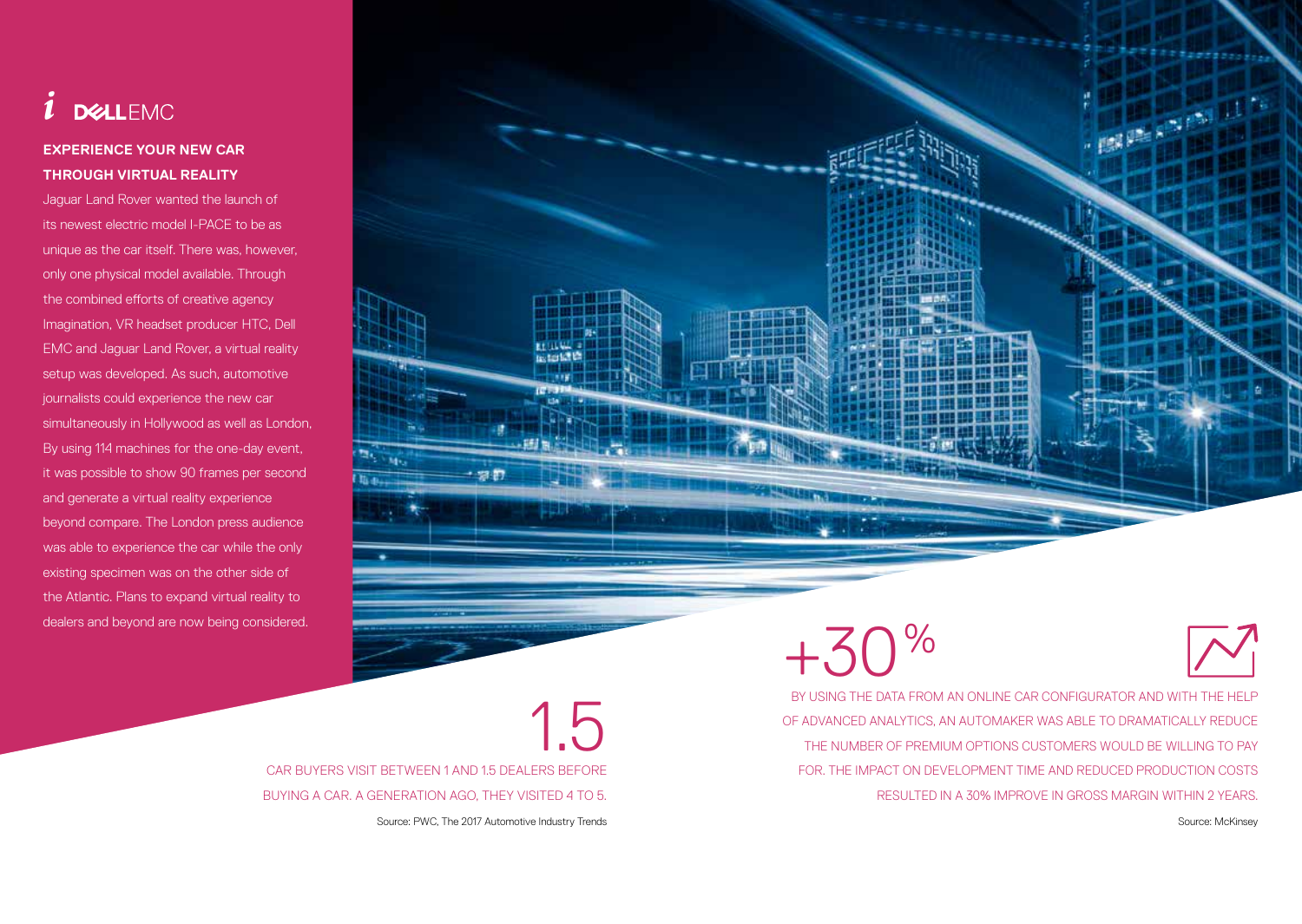93  $\%$ ... OF DRIVERS SEEKING TO PURCHASE A NEW VEHICLE USE SOME FORM OF DIGITAL PROCESS TO RESEARCH THEIR BUYING PREFERENCES.

Source: Accenture Digital Marketing Consumer Survey, December 2014

*"OEMs selling directly have a competitive advantage over pure online retailers because they can deliver a consistent omni-channel experience. They can offer all car models online, as well as servicing and warranty. They can also provide a complete offer including the vehicle, financing and insurance."*

Dr. Rainer Feurer Senior Vice President Sales Strategy and Steering, BMW Group

# 75 %

… OF CAR BUYERS STATE THEY WOULD CONSIDER COMPLETING THE FULL CAR PURCHASE ONLINE (INCLUDING FINANCING, PRICE NEGOTIATION, BACK OFFICE PAPERWORK, AND HOME DELIVERY).

Source: Accenture

# 500,000 THE NUMBER OF CARS TRADED ON EBAY EVERY YEAR.

Source: McKinsey & Company - Innovating automotive retail

*"Customers also expect more and better communications during the period between purchase and delivery. Most would like to be contacted at least weekly."*

> Source: Capgemini Consulting CARS ONLINE 2015 - The Selfie Experience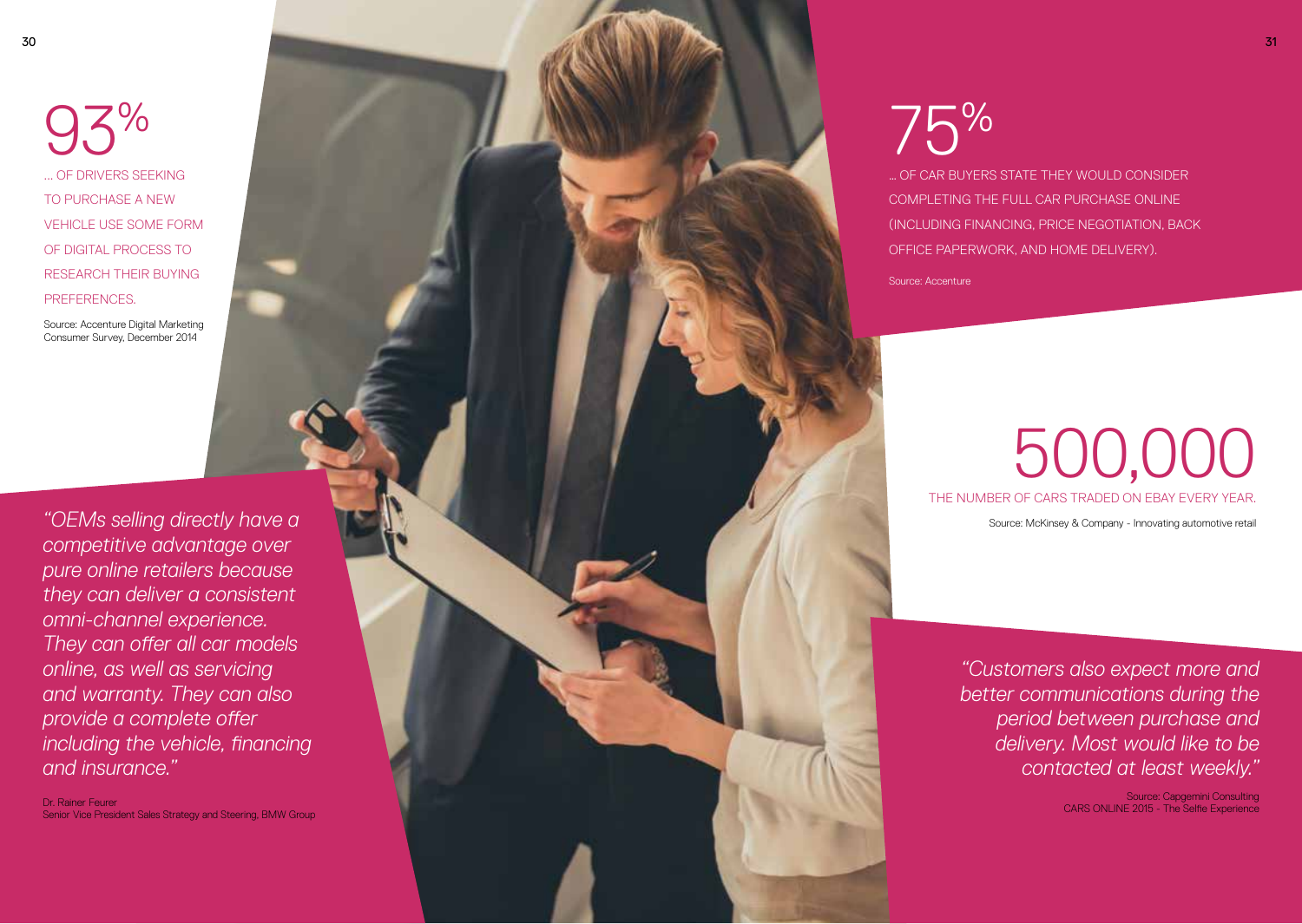#### **After the sale**

Connectivity is a never-ending story. It continues immediately after the sale, for example by actively notifying the buyer of the car's manufacturing and delivery status. It also extends throughout the customer's usage of the car lifecycle.

As more and more things get connected, the driving experience and everything that surrounds it, will become fully intertwined.

# $20\% > 50\%$

WHILE THE AFTERSALES BUSINESS ONLY MAKES UP 20% OF A CAR MAKER'S REVENUE, IT ACCOUNTS FOR HALF OF THE TOTAL PROFIT.

Source: Accenture, The 2015 Autombilewoche Supplement



**A CLOSER LOOK – DELL EMC CUSTOMER CASE SERVICE KING – GROWING THE AFTER-SALES BUSINESS 5-FOLD**

**1** The situation - Service King is the largest independently owned and operated provider of collision repair services in the U.S. When customers bring their cars or trucks to Service King, they expect expert repairs and short wait times. Meeting those expectations is part of the strong customer-centric approach the chain upholds.

**2** The challenge - Service King needed to improve the performance of its primary in-store business application while better supporting its expansion. The business management solution was used by the chain's 2,000 employees across 267 facilities, but suffered from problems caused by the organization's aging networking, server and storage technologies. A painful situation in a world where customers want instant gratification.

**3** The approach - The company chose to implement an end-to-end Dell IT infrastructure based on Dell wired and wireless networking technologies, Dell PowerEdge servers, Dell Compellent storage and Dell ProSupport Plus for support.

#### **<sup>4</sup>** The result

Service King was able to reduce wait time by 20 minutes per customer and increase application performance by 300%.

*"Many of the latest connected vehicle models now anticipate to an upcoming maintenance need by transmitting that information to the driver's preferred shop to schedule a service appointment, generating significant after-sales revenue."*

Source: Connected vehicle - Succeeding with a disruptive technology - By Accenture's Andreas Gissler

*"On average, our service advisors save up to 20 minutes per customer each day because of the Dell wireless infrastructure. That means they can not only get customers out the door faster, but also handle more customers in a day."*

Jody Cantello, Network Infrastructure Manager, Service King Collision Repair Centers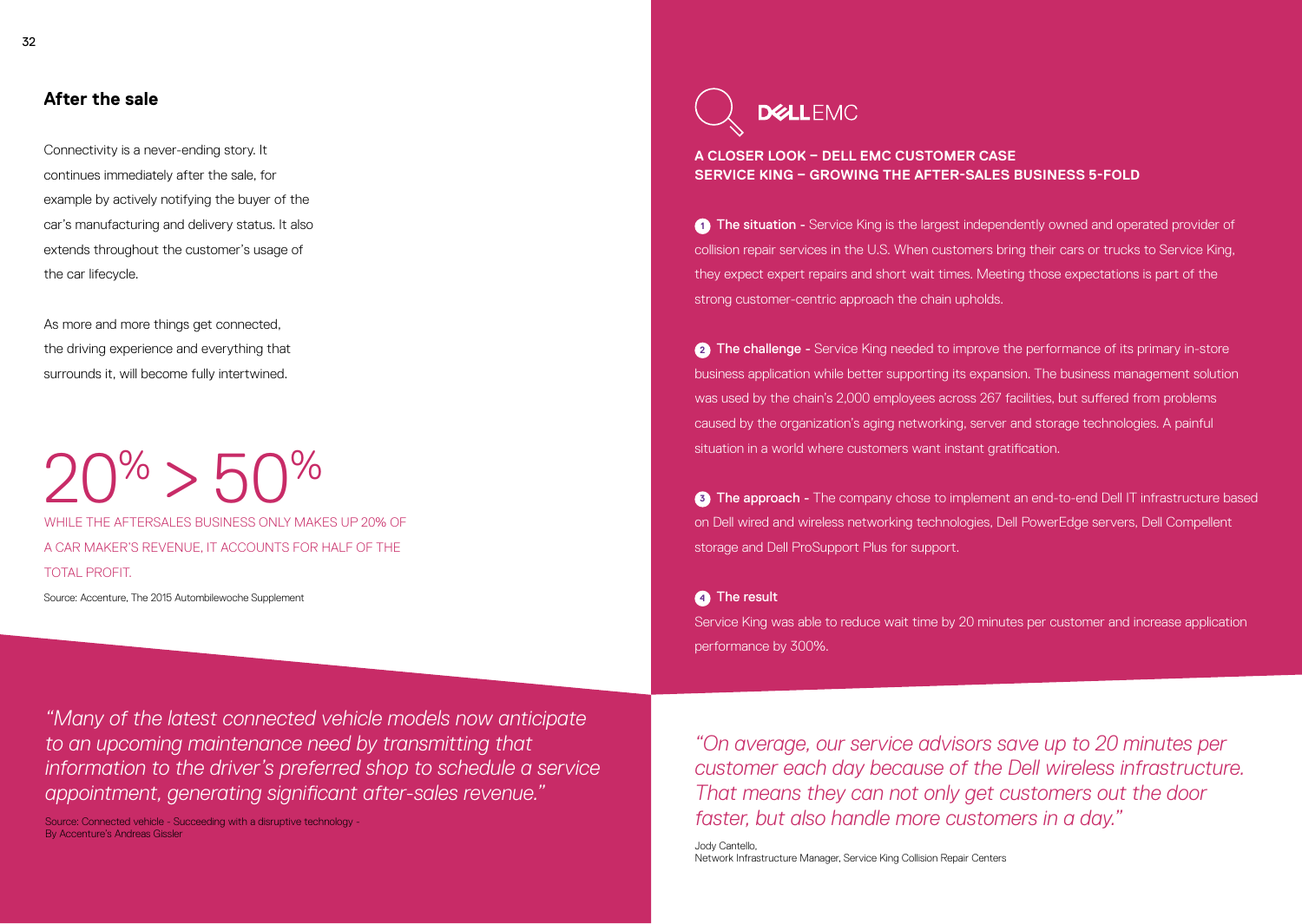#### **THE CONNECTED CAR**

... continuously captures relevant information during its usage and shares this with other stakeholders throughout the car's life cycle. Sharing should however happen in full transparency, in accordance to the connected customer's wishes and in compliance with privacy laws.

#### **CONNECTED DATA**

Data is money and increasingly, sharing of data will come at a price. Customers can be incentivised to share their data with various stakeholders in exchange for reductions, coupons, more personalized services or other benefits. Insurance companies, for example, have already begun to offer dynamic pricing based on mobile data captured during driving. More prudent drivers now pay less.

## **CONNECTED SAFETY INFORMATION**

Not just software updates happen over the air: tips on keeping drivers and passengers safe on the road will be enhanced as well. Notifications of alternative routes, possible dangerous situations along the way, technical updates (like tyre pressure and more) can all help to improve driver and passenger safety.

#### **CONNECTED DEVICES**

There are already various mobile apps available that connect the driving with the non-driving experience. Consider for example car-location finders and parking apps. The interconnectedness between car and various mobile devices continues to increase facilitating the options to book maintenance appointments or giving car owners up to date status reports on their car, upgrade and financing options.



## **CONNECTED SERVICES**

As machine learning and AI develop in sophistication, add-on services will continue to enhance (and extend) the driving experience. For example: real-time notification of nearby offers, the best fuel price along the road or on board entertainment options (such as preferred music, news updates, media streaming etc.). OEMs are expected to increasingly collaborate with other providers in this field to make sure the offering meets customer needs. A larger part of OEM income will come from these add-on services.

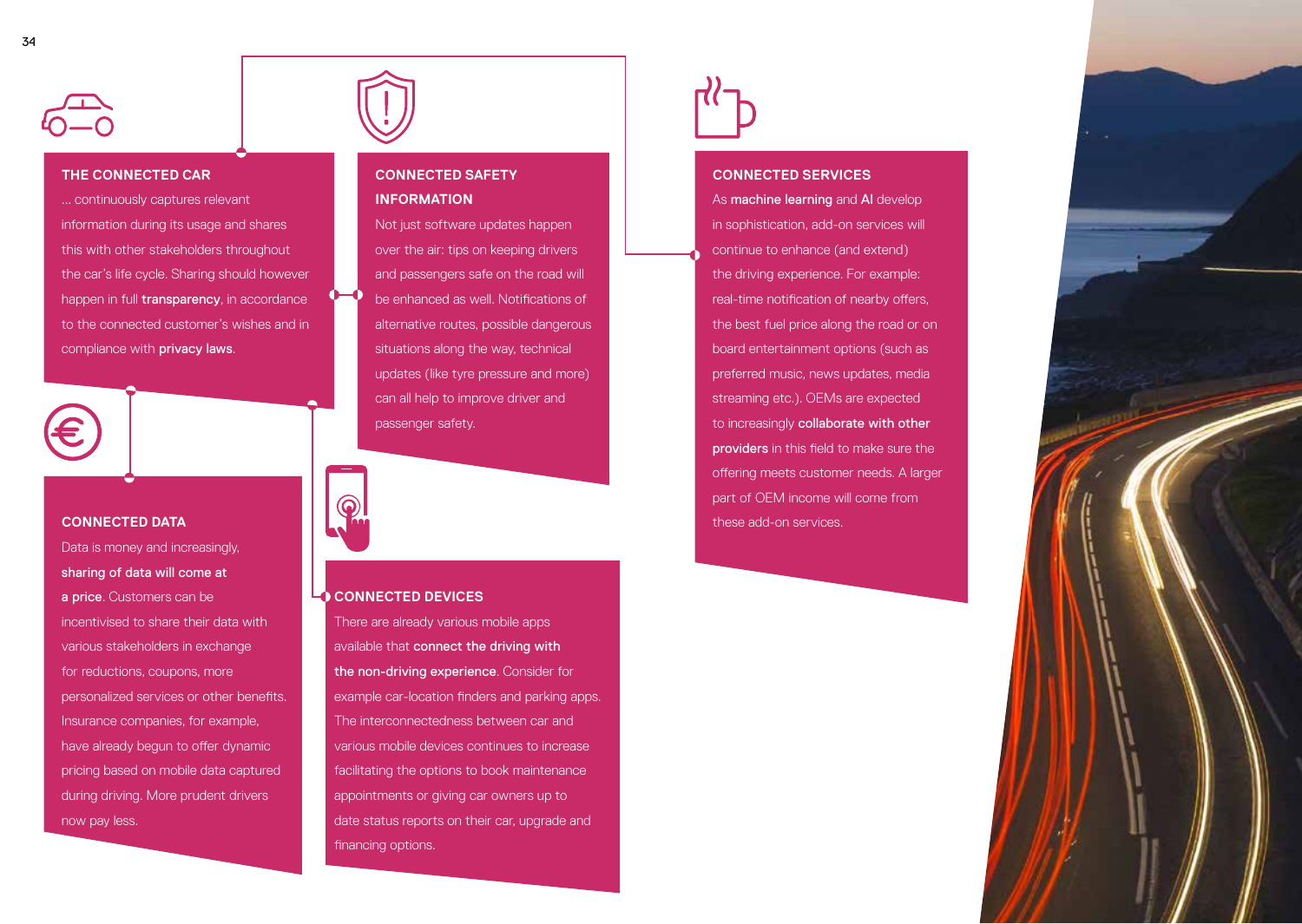## **The connected car 2.0**

… connects with other cars, mobile devices, the city and its surroundings. As the number of connected data points increases, the ability to make sense of all this data will be crucial in paving the way for the autonomous connected car.

# **OTHER CONNECTED CARS AND VEHICLES**

… will provide a more robust and more complete understanding of the complete surroundings of the car. The goal? Make driving more secure and predictable. Connected cars can anticipate to dangerous situations before they occur and avert potentially troublesome situations.

## **CONNECTED DEVICES** … like smartphones already connect

with cars. The expectation is that the convergence between mobile device and car will continue to soar, further fusing the driving and nondriving experiences.

## **CONNECTED DATA AND SOFTWARE**

… will be pushed over the air whenever needed. Tesla is already doing this for many of its product updates and as the share of software in a car increases, this will only happen more frequently. But as the car becomes increasingly more software driven, the need for more security to avoid hacks increases as well.

## **CONNECTED INTELLIGENCE**

… will also fuel many other stakeholders throughout the buying and production life cycle. Better attuned services and apps by third-party providers will meet customer needs better. More connectivity will become a selfreinforcing mechanism.

# **CONNECTED CITIES**

… will become increasingly smarter about traffic control. The smart city will direct traffic flows more optimally taking into consideration different needs of different drivers. Urban planning, too, may change drastically as more intelligence flows in.

#### **CONNECTED ROADS**

… and connected signage will better streamline traffic to wherever it needs to go. Could this mean the end of a frustration every driver anywhere in the world experiences: traffic jams?

# **CONNECTED FACTORIES**

... and, related to this, connected teams within the OEM will capture masses of real-time usage information that can fuel the complete R&D and production cycle:

**•** Options that aren't used in actual driving situations can be removed.

**•** Less performing parts can be replaced throughout the production process.

Constructing a car will become a real-time continuous improvement process.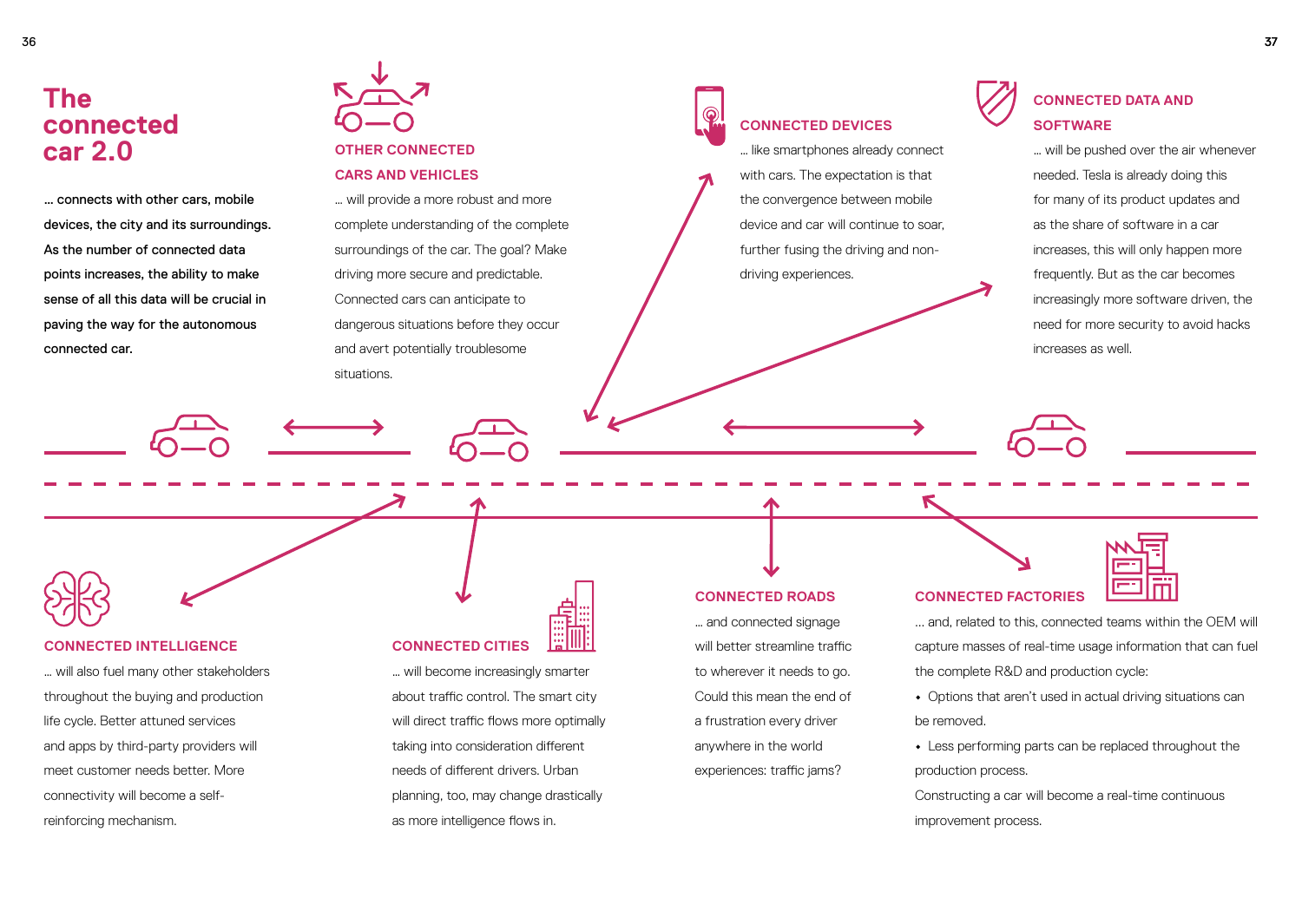# **DEALLEMC**

#### **A CLOSER LOOK – DELL EMC CUSTOMER CASE THE MERCEDES ME APP**

In a new era of digital transformation, Mercedes-Benz wants to raise the bar for the industry via a holistic, unique experience for drivers. The Mercedes me app contributes to this goal by giving drivers real-time information about the status of their vehicle's vitals through their smartphones or smart watches. The app also includes remote control of things like auxiliary heating, the ability to open and close the door lock from afar, and a convenient navigation tool.

Mercedes me was created on Pivotal's cloud native platform, Pivotal Cloud Foundry and Spring Boot, and supercharged by Pivotal Labs' agile software development methodologies. Pivotal is part of Dell Technologies and is strategically aligned to Dell EMC.

*"In our Digital Lab, we are working on a digital ecosystem that offers our customers a new user experience, new mobility services and a raft of networked vehicle services. We are creating completely new products for our customers, and are therefore turning Volkswagen from a car manufacturer into a mobility provider."*

Dr Martin Hofmann, CIO Volkswagen Group

2025 BY 2025, ALL NEW CARS SOLD WILL BE CONNECTED IN ONE OR MULTIPLE WAYS. Source: Accenture, Connected vehicle - Succeeding with a disruptive technology

### **The connected car 2.0: wrap up**

A fully connected automotive landscape will be quite different from what we have today. As more and more things become connected, creating an automotive ecosystem that facilitates these connections will become more important. Challenges around data standardization, privacy, IP and more will have to be tackled.

No small feat for any industry, but an inevitable one if we want to take connectivity to new heights.

## Ešl

#### **KEY TAKEAWAYS ON CONNECTING SALES, MARKETING AND AFTER-SALES**

- **•** Car manufacturers should aim to seamlessly integrate the physical and online sales experience: end-to-end portfolio options can be provided to customers, including also additional products and services (e.g. insurance or warranty options), most likely provided through a wide variety of partnerships
- **•** But connectivity is a never-ending story that extends after the sale: more connected devices, services and things will create an explosion of connected data, which in turn will boost the connected car 2.0
- **•** Ultimately, car manufacturers will have to seriously think 'beyond the car' by launching alternative mobility options (e.g. car sharing, pay-per-use, more flexible ownership models and more).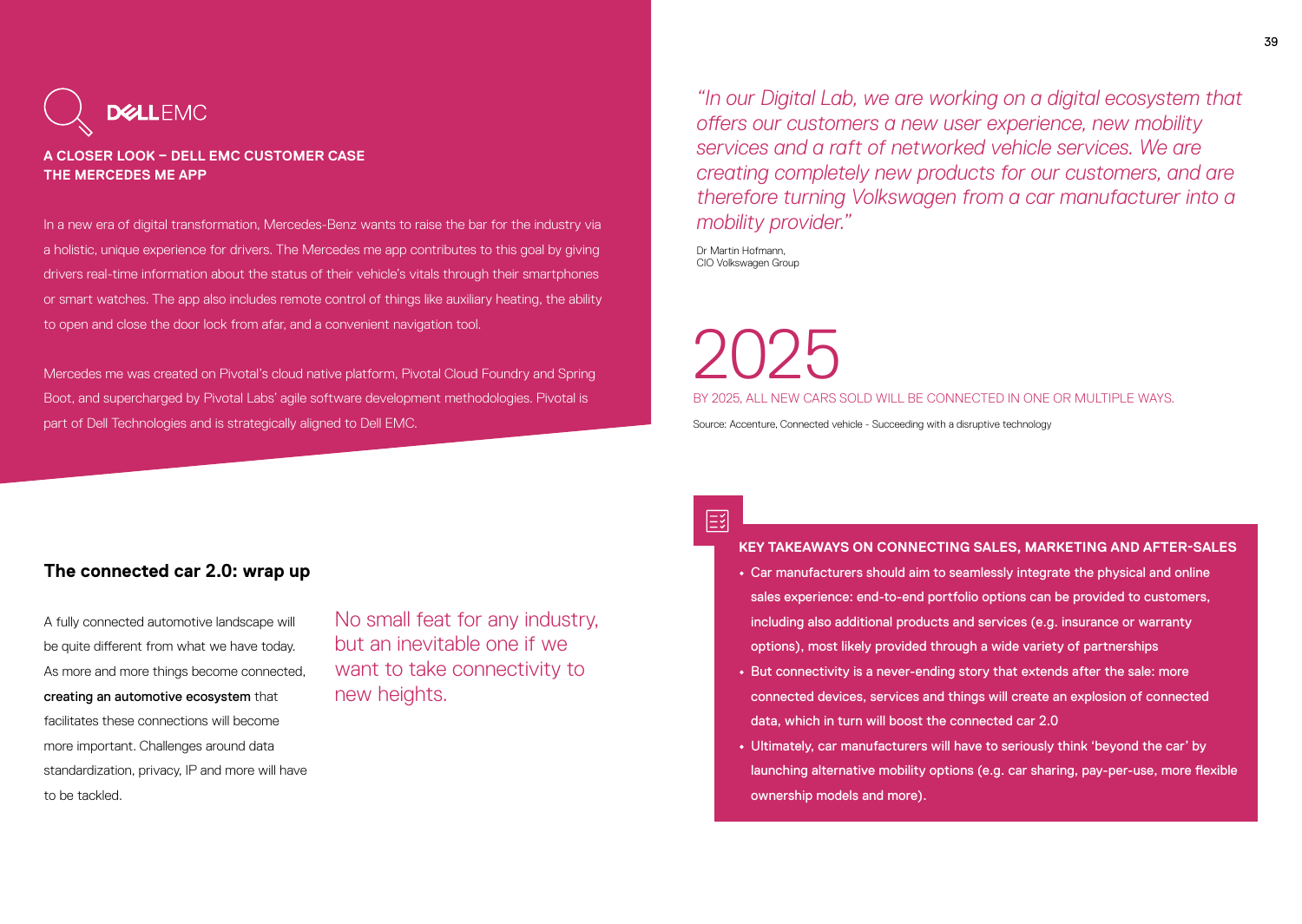

# CHAPTER 4 Back to the future

What's next for the connected car?

#### **Two trends stand out:**

- 1. The autonomous connected car
- 2. New mobility business models.

Self-driving cars continue to spur the imagination. Many dream of being driven around while working, meeting, talking to friends or family. But before we reach this incident free mobility utopia, many challenges need to be overcome. Not just technical ones, also ethical ones!

The rise of the driverless car may, in fact, coincide with another important trend: that of new mobility business models. For people living in cities, owning a car is becoming less relevant. Making sure you get around through whatever combination of mobility means may be a better deal to many.

Maybe, the ultimate solution will be a symbiotic relationship between the autonomous connected car and new mobility business models.

> *"The changes in the automotive industry are just phenomenal. We're experiencing a change which we've never seen in this industry."*

> > Simon Bolton CIO, Jaguar Land Rover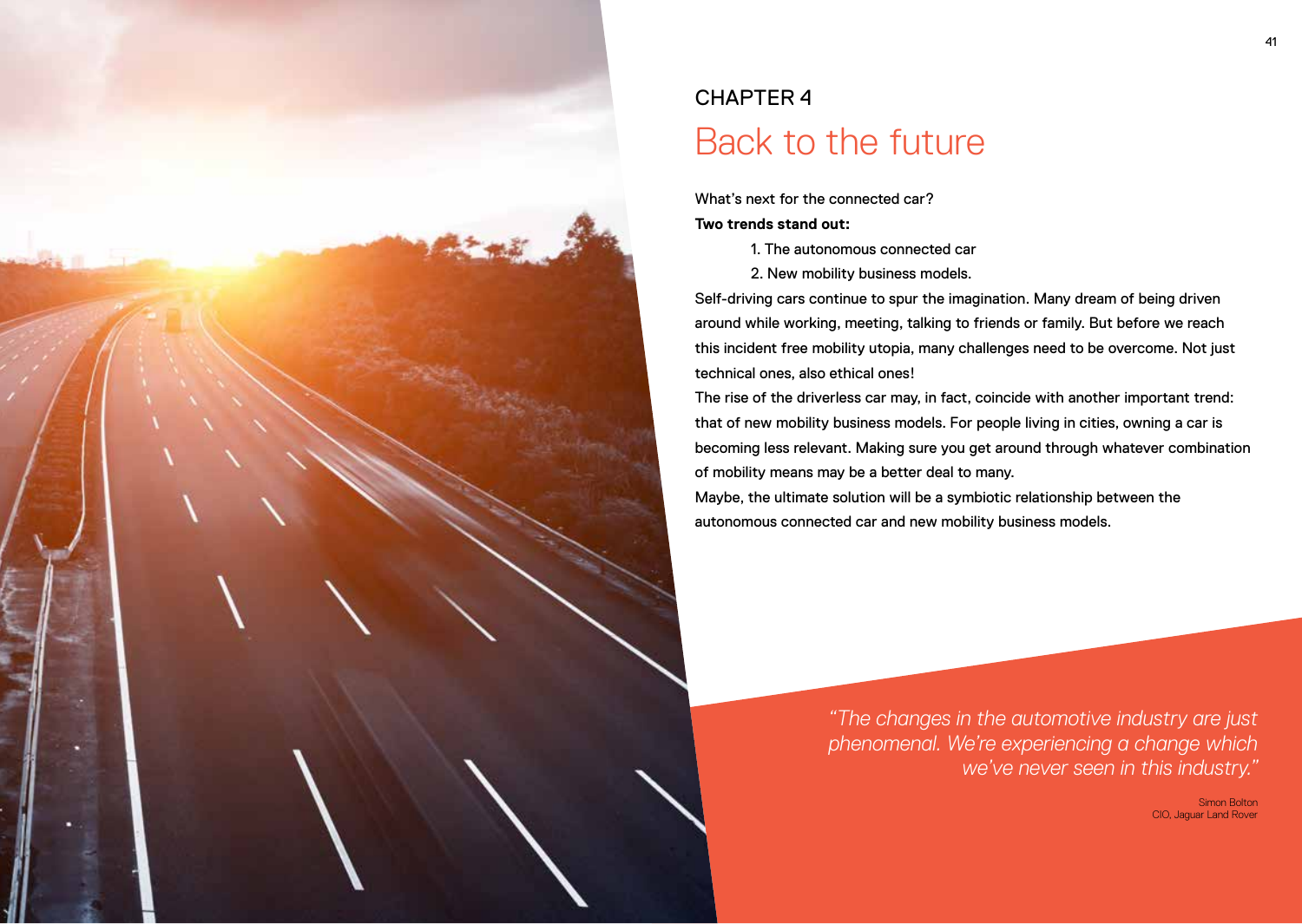### **The self-driving car**

Many analysts consider it just a matter of time before fully self-driving cars become a common sight on our streets. The more **Artificial** Intelligence (AI) matures, the more likely the autonomous car becomes. The self-parking car is already widely accepted. The drastic increase in advanced driver-assistance systems (ADAS) is crucial here.

As the level of autonomy increases, the number of different systems being used increases as well. As does the level of complexity that is needed to run all of these in unison. Making sense of the data and responding appropriately is an extra challenge while the speed of progress continues to fluctuate.

But general industry standards for these ADAS systems are still in flux. Many different settings (camera centric, radar centric or hybrid solutions) are still being researched.

#### **Technology unison**

Autonomous vehicles rely on a myriad of technologies that need to work in unison:

- **1** The global positioning system (GPS) locates the car
- **2** Light detection and ranging (lidar) systems use light beams to estimate distances between obstacles
- **<sup>3</sup>** Cameras collect additional images that need to be processed
- **4** Electromagnetic waves or radar technologies bounce off on objects and determine speed and distances
- **5** Infrared sensors detect objects in low lighting conditions
- **6** Ultrasonic sensors help out with handling short distances
- **7** Vehicle-to-vehicle (V2V) and vehicle-to-infrastructure systems collect additional surrounding information
- **8** Internal navigation systems (INS) and odometers keep track of the car's inner workings
- **9** Prebuilt maps aid in gaining an understanding of the environment

Mike Woodward **E500 Dillion**<br>
Mike Woodward<br>
Mike Woodward<br>
Mike Woodward<br>
Mike Woodward<br>
Mike Woodward<br>
The OFO Control of the UK Automotive Industry Lead billion

THE TOTAL BUSINESS VALUE OF CONNECTED CAR SERVICES BY 2025. THIS INCLUDES SERVICE FEES, 3<sup>RD</sup> PARTY ACCESS. OVER-THE-AIR UPGRADES AND MORE.

Source: Accenture Strategy

*"Autonomous or self-driving cars, changing ownership and usage models and heightened customer expectations; the automotive industry is on the brink of a revolution."*

*The 95% confidence interval for horizontal geo-location of the GPS is around 8 metres, which can be the difference between driving in the right lane or in the wrong (opposite) direction.*

Source: McKinsey & Company Report - Self-driving car technology: When will the robots hit the road? (May 2017)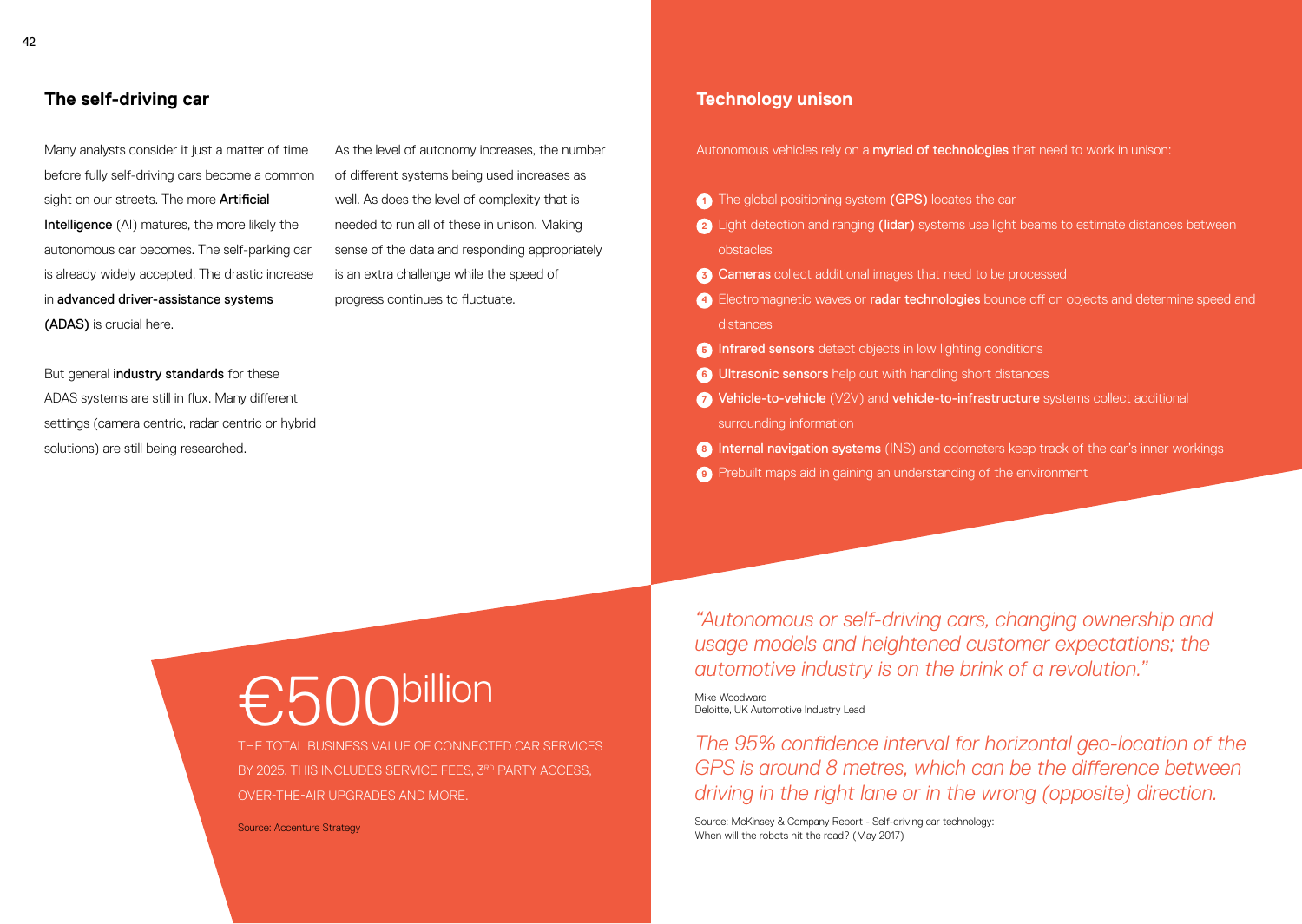## **Ethical challenges abound**

While the hardware has already made great strides in terms of processing power, software still has to make a few leapfrogs to intelligently run an autonomous car. Simply consider the decision-making systems: 'if-then' rules don't cut it as the number of scenarios could quickly run in the millions. Artificial intelligence (AI) and machine learning are needed here. Also take into account the need for fully trustworthy fail-safe systems. A car's software can't freeze while driving on a busy highway.

Complex technical challenges and sceptical consumers concerned about safety are some of the key roadblocks. Market research shows that safety is the quintessential element for consumer adoption across different markets worldwide. One key element to overcome this fear is through an established track record of autonomous cars being driven safely. But this too will take time.

While self-driving cars are the talk of the town, many experts believe it may take somewhat longer before self-driving cars are ubiquitous.

#### **Levels of autonomy**

Global industry association SAE International developed a system to indicate the levels of vehicle automation:

- **•** Level 0: no automation. Human drivers do everything.
- **•** Level 1: driver assistance. A driver-assistance system either steers or accelerates and decelerates cars in a mode specific way. Human drivers perform all other aspects of dynamic driving.
- **•** Level 2: partial automation. Using information about the driving environment, one or more driver-assistance systems execute both steering and acceleration/deceleration in a modespecific way. Human drivers perform all remaining aspects of dynamic driving.
- **•** Level 3: conditional automation. An automated-driving system undertakes all aspects of dynamic driving, with the expectation that the human driver will respond appropriately to requests for intervention.
- **•** Level 4: high automation. An automated-driving system undertakes all aspects of dynamic driving, even if human drivers do not respond appropriately to requests for intervention.
- **•** Level 5: full automation. An automated-driving system undertakes all aspects of dynamic driving throughout a drive, under all roadway and environmental conditions that human drivers can manage.

275 million

THE NUMBER OF MILES REQUIRED FOR AUTONOMOUS VEHICLES TO DEMONSTRATE, WITH 95% CONFIDENCE, THAT THEIR FAILURE RATE IS AT MOST 1.09 FATALITIES PER 100 MILLION MILES – THE EQUIVALENT OF THE 2013 US HUMAN-FATALITY RATE. TO DEMONSTRATE BETTER-THAN-HUMAN-PERFORMANCE, THE NUMBER OF MILES REQUIRED CAN QUICKLY REACH THE BILLIONS.

+50%

THE GLOBAL NUMBER OF ADAS SYSTEMS PRODUCED/INSTALLED, INCREASED BY 50 PERCENT BETWEEN 2014 AND 2016, FROM 90 MILLION UNITS TO 140 MILLION.

Source: McKinsey & Company

Source: McKinsey & Company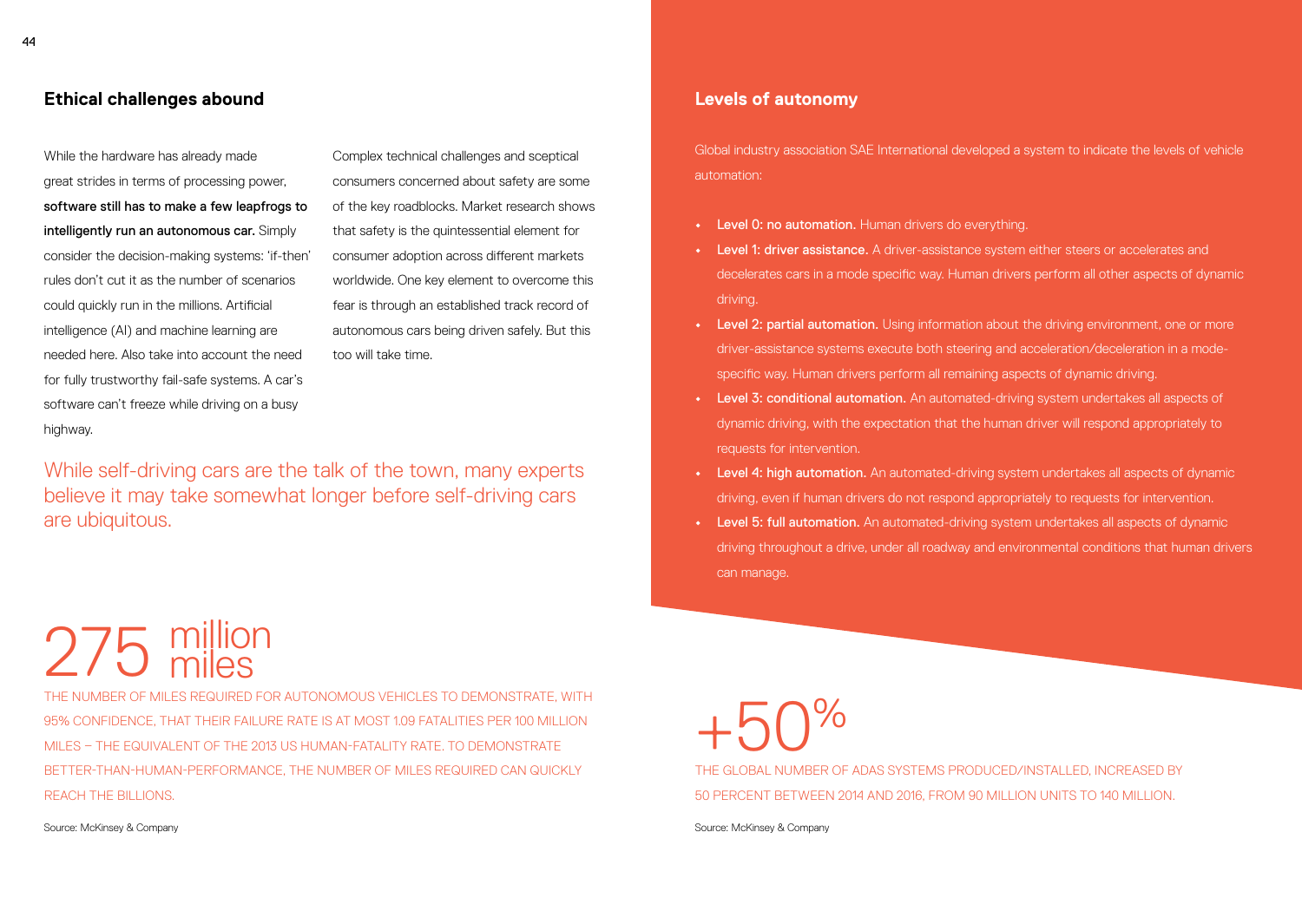## **The 'Uberization' of mobility**

Being driven instead of driving yourself is gaining ground, especially in emerging nations like China and India, where almost half of all consumers indicate they use a ride-hailing service at least once a week. This is also a tendency that's fuelled by Millennials who are more likely to use such services compared to other age groups (Gen X, the Baby Boomers). These younger drivers don't feel the need to own a car, putting additional stress on car manufacturers and dealers. Being able to get around is gradually becoming more important than getting there with your own car. How well-prepared are OEMs to these challenges?

performance, enabling faster access to real-time<br>data analytics for better race car re-engineering<br>in the factory and speed on the track. % A STUDY SHOWED THAT 1 IN 2 CONSUMERS WOULD RATHER BUY A FLEXIBLE MOBILITY MODEL (E.G. CAR SHARE, PAY-PER-USE) ONLINE THAN JUST BUYING A CAR.

Source: CapGemini, Automotive Online Sales: The direct route to the customer. Cars Online Trend Study, November 2016

## **Race cars leading the way of Big Data analytics**

For decades, motor racing has been leading the innovation game in terms of performance and safety. The car of the future will surely integrate breakthroughs that were first implemented on the track.

For instance, Dell EMC has developed specific infrastructure solutions for motorsport, combining cloud computing and data analytics together with Intel. One of the most prestigious customers Dell EMC has the pleasure to work with, is a F1 Team that re-engineered and refreshed its IT infrastructure with VCE Vblock Systems from Dell EMC as the foundation of a high-performing private cloud. The new converged infrastructure doubled IT system performance, enabling faster access to real-time

72% … OF GERMAN CONSUMERS DON'T FEEL THAT SELF-DRIVING VEHICLES WILL BE FULLY SAFE.

Source: Deloitte Global Automotive Consumer Study, 2017



**A CLOSER LOOK – PIVOTAL CUSTOMER CASE\* BMW – BIG DATA ANALYTICS KEY FOR PREDICTIVE CAR MAINTENANCE**

**1** The situation - BMW listed Big Data and predictive analytics as vital elements of future customer engagement. The primary goal of the car manufacturer is predictive maintenance and being able to detect defects at the earliest stage.

**2** The challenge - BMW has to handle big volumes of incoming data while considering and protecting its customers' privacy. Another challenge is getting the car and IT development teams working in sync.

**<sup>3</sup>** The approach - BMW uses the Pivotal Big Data analytics platform to help overcome these challenges. Pivotal components and analytical algorithms from the IT team at BMW are integrated and enriched in the back end.

*\* Pivotal is part of Dell Technologies and is strategically aligned with Dell EMC*

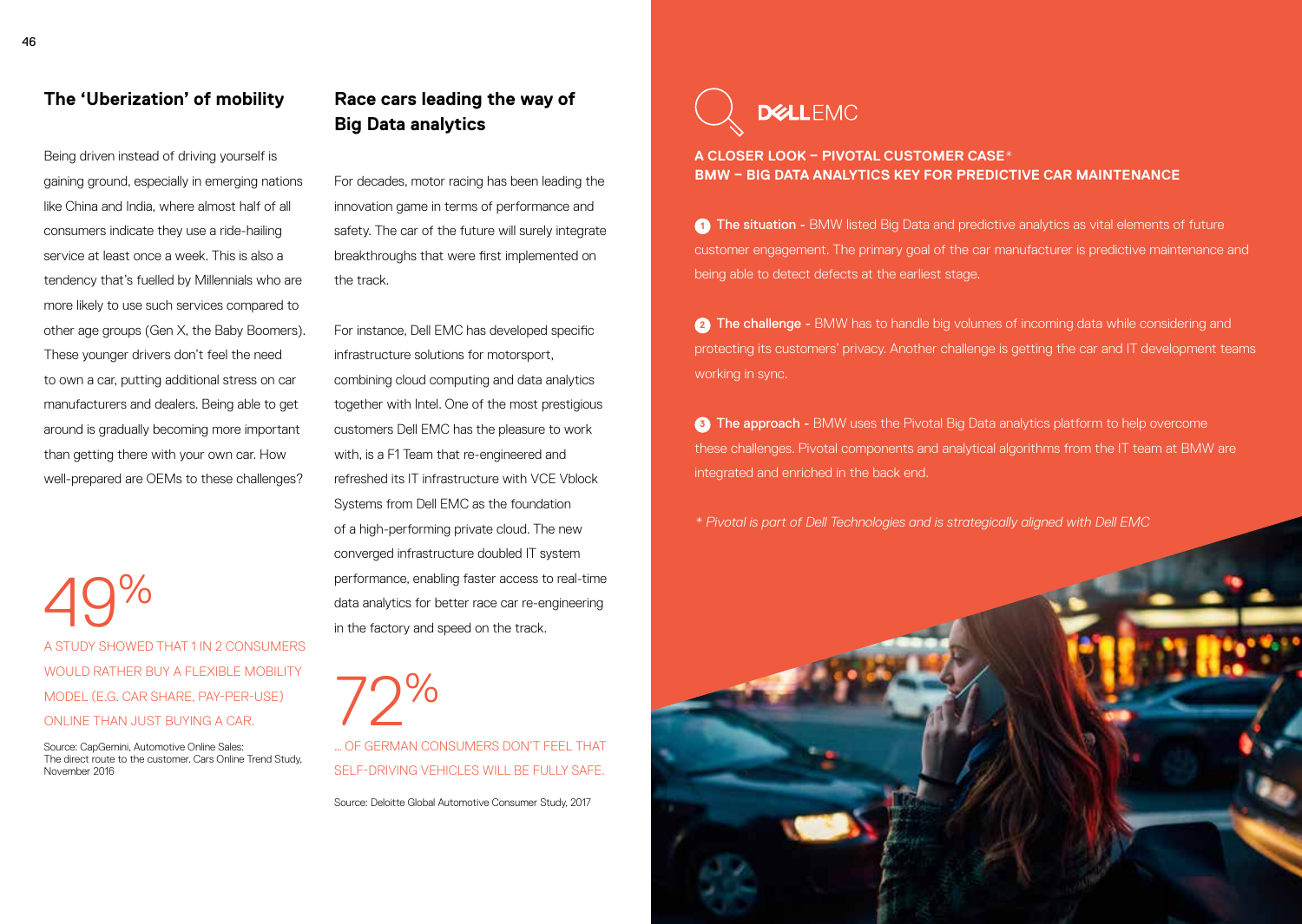The car industry is digitizing fast. But it still needs to pick up the pace!

Automotive CIOs have a lot on their mind when it comes to digitization, but there are many elements holding them back: budget and resource constraints, privacy and security concerns, a lack of skills and expertise and an immature digital culture overall. CIOs face a constant balancing act between 'IT-as-it-usedto-be' and 'IT-as-it-should-be':



… OF AUTOMOTIVE CIOS BELIEVE THEIR ORGANIZATION IS HELD BACK BY TOO MANY TRADITIONAL APPLICATIONS THAT ARE STILL IMPORTANT TO THE BUSINESS.

Source: The EMC Digital Business Survey

## **TO CONCLUDE**

 $\Xi$ 

Will the next Ford T be an autonomous electric car? Or will it be an all-round mobility solution? Or a combination of mobility means that even includes (electric) bicycles, trains and flights?

Few industries today face disruption as much as the car industry. An industry that still impacts everyone around the globe. As global populations continue to grow, the economic, ecological and social challenges only become more pronounced. The connected car and the car manufacturers will play a key role in addressing these challenges.

#### **IT-AS-IT-USED-TO-BE**

#### **IT-AS-IT-SHOULD-BE**

- **•** Secure and optimize existing enterprise and plant IT
- **•** Manage Digital Transformation
- **•** Support the business units with IT services
- **•** Become an enabler of the business
- **•** Provide flexible IT services globally
- **•** Support the new era of automotive business
- Support 2<sup>nd</sup> and 3<sup>rd</sup> platform apps
- **•** Enable seamless supplier interaction -
- customer interaction partner interaction
- **•** Be an active driver for new business models

## **KEY TAKEAWAYS ON BACK TO THE FUTURE**

- **•** The autonomous car continues to spur our imagination, but technological (and ethical) challenges still need to be answered
- **•** Connected data is the unifying element: who owns the data owns the future
- **•** The Uberization of mobility may disrupt the car industry even more. How well prepared are OEMs to deal with this?
- **•** The automotive CIO must continuously balance 'IT-as-it-usedto-be' with 'IT-as-it-should-be'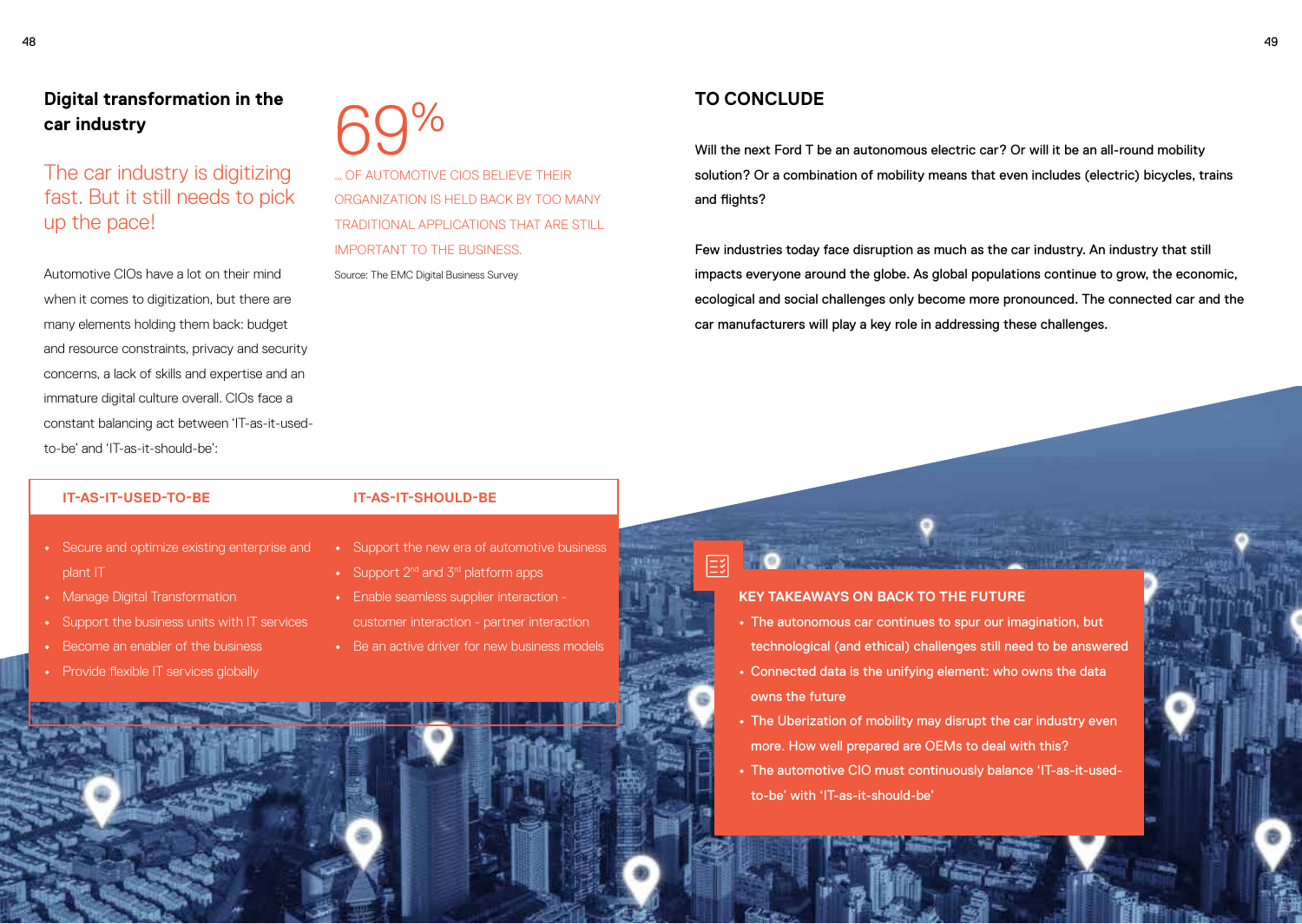## DELL EMC AND THE CONNECTED CAR

DELL EMC modernizes, automates & transforms across the automotive industry.

The connected world, with its vast options for personal mobility, as well as the changing demographics of car buyers, has had a dramatic influence on what defines the modern vehicle. Connectivity, agility, mobility and autonomy are new and key influences that force the automotive industry to make ground-breaking changes.

The future car landscape is shaped by fuel economy, environmental efficiency, alternative vehicle ownership options, ride sharing, fleets of (semi-)autonomous vehicles for urban transportation, and more. All these factors are converging into a transformation of the modern car into a digital mobility end-point that actively participates in the Internet of Things (IoT) landscape.

Dell EMC's industry leading technologies are delivering solutions to this emerging automotive world that help the OEMs and Tier 1 suppliers develop vehicles for their customers that are:

- **•** Always On
- **•** Always Connected
- **•** Always Secure

## ABOUT DELL EMC

Dell EMC is part of Dell Technologies, a unique family of businesses that provides the essential infrastructure for organizations to build their digital future, transform IT, and protect their most important asset, information. The company services customers of all sizes—ranging from 98% of the Fortune 500 to individual consumers—with the industry's broadest and most innovative portfolio from edge to core to cloud. Dell Technologies family consists of the following brands: Dell, Dell EMC, Pivotal, RSA, SecureWorks, Virtustream, and VMware.

## *i***DEALEMC**

#### **DELL EMC ACROSS THE AUTOMOTIVE VALUE CHAIN**

| R&D                          | <b>PRODUCTION</b>              | <b>SALES &amp;</b><br><b>MARKETING</b> | <b>CAR FINANCIAL</b><br><b>SERVICES</b> | <b>AFTER SALES</b>      | <b>MOBILE</b><br><b>INTERACTION</b>    |
|------------------------------|--------------------------------|----------------------------------------|-----------------------------------------|-------------------------|----------------------------------------|
| <b>Supply Chain</b>          | Production                     | <b>Innovative Car</b>                  | <b>Customer Self-</b>                   | <b>Enhance After</b>    | <b>Connected Car</b>                   |
| Collaboration                | Engineering                    | Configurators                          | <b>Service Portals</b>                  | <b>Sales Experience</b> | <b>Applications</b>                    |
| <b>Test Vehicle File</b>     | <b>Auto Plant SOP</b>          | <b>Enhanced Web</b>                    | <b>Automate Loans</b>                   | Online Manuals &        | <b>Customer Mobile</b>                 |
| Share                        | Management &                   | <b>Engines</b>                         | <b>Improve Asset</b>                    | Service Information     | Interaction                            |
| <b>HPC Engine Test &amp;</b> | <b>Insights</b>                | Improved Brand                         | <b>Utilization</b>                      | Automate fault &        | <b>Traffic Incident</b>                |
| Analytics                    | <b>Secure MES</b>              | <b>Identity</b>                        |                                         | recall management       | Prediction                             |
| <b>CAD/CAM Design</b>        | Infrastructure                 | <b>Online Dealership</b>               | <b>Augment Post-</b>                    | Maintenance &           | Driver identify                        |
| <b>Infrastructures</b>       | <b>Intelligent Machine</b>     | <b>Security</b>                        | <b>Sales Business</b>                   | warranty prediction     | management                             |
|                              | Learning &<br><b>Analytics</b> | <b>Sales Funnel</b><br>Optimization    |                                         |                         | Data lakes for<br>mobility value chain |

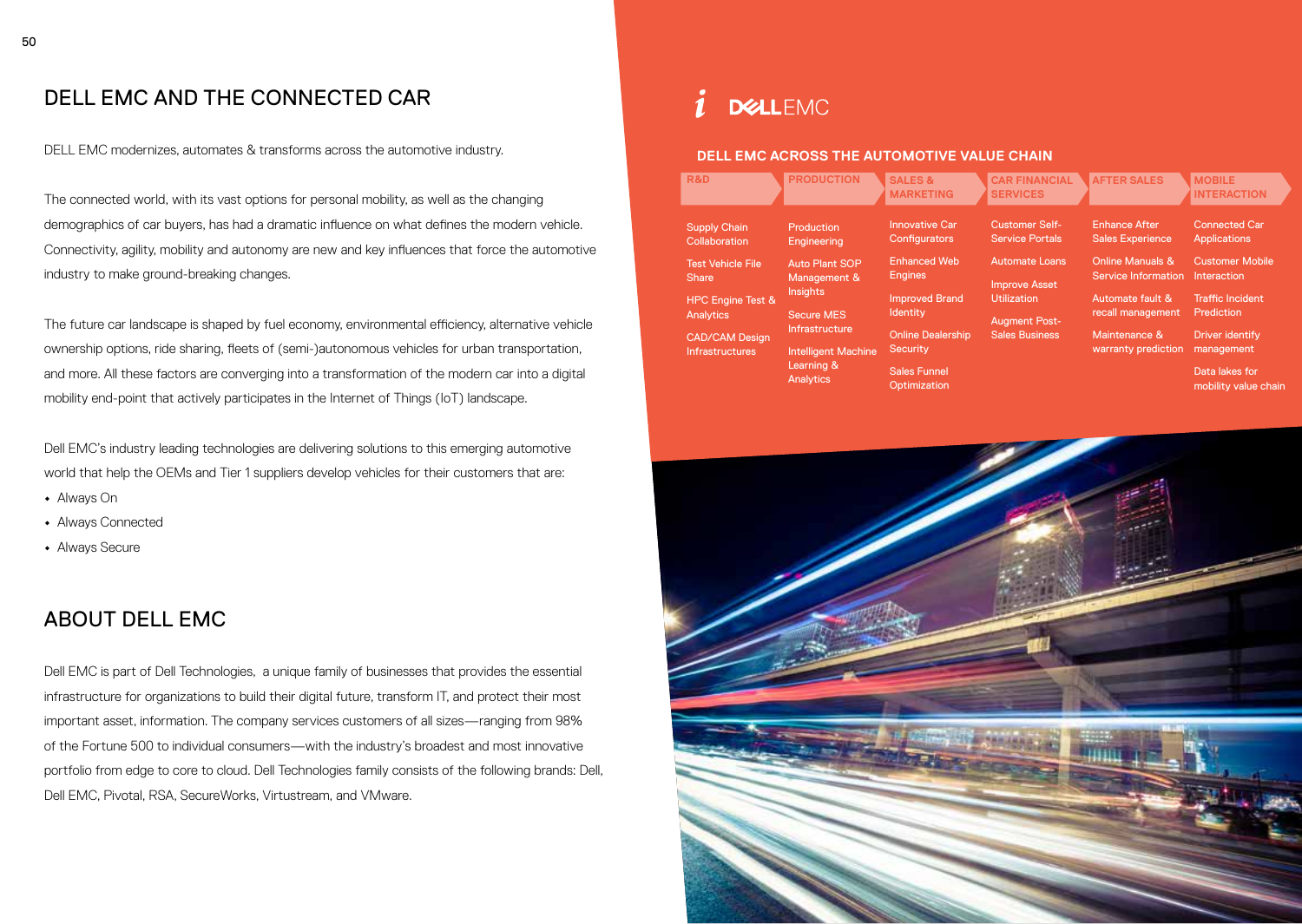#### **Sources**

#### **CHAPTER 1 - Digital transformation in the car industry**

On Industry 4.0: http://www.mckinsey.com/business-functions/operations/our-insights/manufacturings-next-act On advanced robotics: https://www.wsj.com/articles/meet-the-new-generation-of-robots-for-manufacturing-1433300884 On human-machine interaction: http://www.machinedesign.com/iot/what-are-human-machine-interfaces-and-why-arethey-becoming-more-important

On machine learning: https://www.forbes.com/sites/louiscolumbus/2016/06/26/10-ways-machine-learning-isrevolutionizing-manufacturing/#10c3b37928c2

On the virtual factory: http://www.mbaskool.com/business-concepts/operations-logistics-supply-chain-terms/13306-virtualfactory.html

On Big Data in manufacturing: http://www.mckinsey.com/business-functions/operations/our-insights/how-big-data-canimprove-manufacturing

#### On supply chain: Deloitte - Automotive analytics thought piece - Big Data and analytics in the automotive industry

http://www.industryweek.com/supply-chain/better-supply-chain-management-could-jumpstart-auto-industry

Oica.net Green Car Reports The EMC Digital Business Survey EMC internal sales win use cases

#### **CHAPTER 2 - Connecting sales & marketing**

Accenture Digital Marketing Consumer Survey, December 2014 McKinsey & company – Innovating automotive retail Capgemini Consulting, CARS ONLINE 2015 - The Selfie Experience PWC, The 2017 Automotive Industry Trends Capgemini Consulting, CARS ONLINE 2015 - The Selfie Experience - The evolving behavior of the connected customer Capgemini Consulting, Automotive Online Sales: The direct route to the customer. Cars Online Trend Study, November 2016

#### **CHAPTER 3 - After sales connectivity**

Accenture, Driving Automotive Growth through Opportunities in the Digital World, 2016 Accenture, Connected vehicle - Succeeding with a disruptive technology - By Andreas Gissler Accenture, The 2015 Automobilwoche Supplement CapGemini Consulting, Automotive Online Sales: The direct route to the customer Cars Online Trend Study, November 2016 Capgemini Consulting, CARS ONLINE 2015 - The Selfie Experience - The evolving behavior of the connected customer CSC - The Connected Car - Changing Business Models for Automotive Quote from CIO Volkswagen Group: https://www.automotiveworld.com/news-releases/volkswagen-cio-martin-hofmann-

experts-labs-work-silicon-valley-way/

#### **CHAPTER 4 - Back to the future**

Self-driving car technology: When will the robots hit the road? The McKinsey Center for Future Mobility Accenture, Connected vehicle - Succeeding with a disruptive technology - By Andreas Gissler McKinsey, Self-driving car technology: When will the robots hit the road? Deloitte Global Automotive Consumer Study, 2017 CapGemini, Automotive Online Sales: The direct route to the customer. Cars Online Trend Study, November 2016

© 2017 Dell Inc. or its subsidiaries. All Rights Reserved. Dell, EMC and other trademarks are trademarks of Dell Inc. or its subsidiaries. Other trademarks may be trademarks of their respective owners.